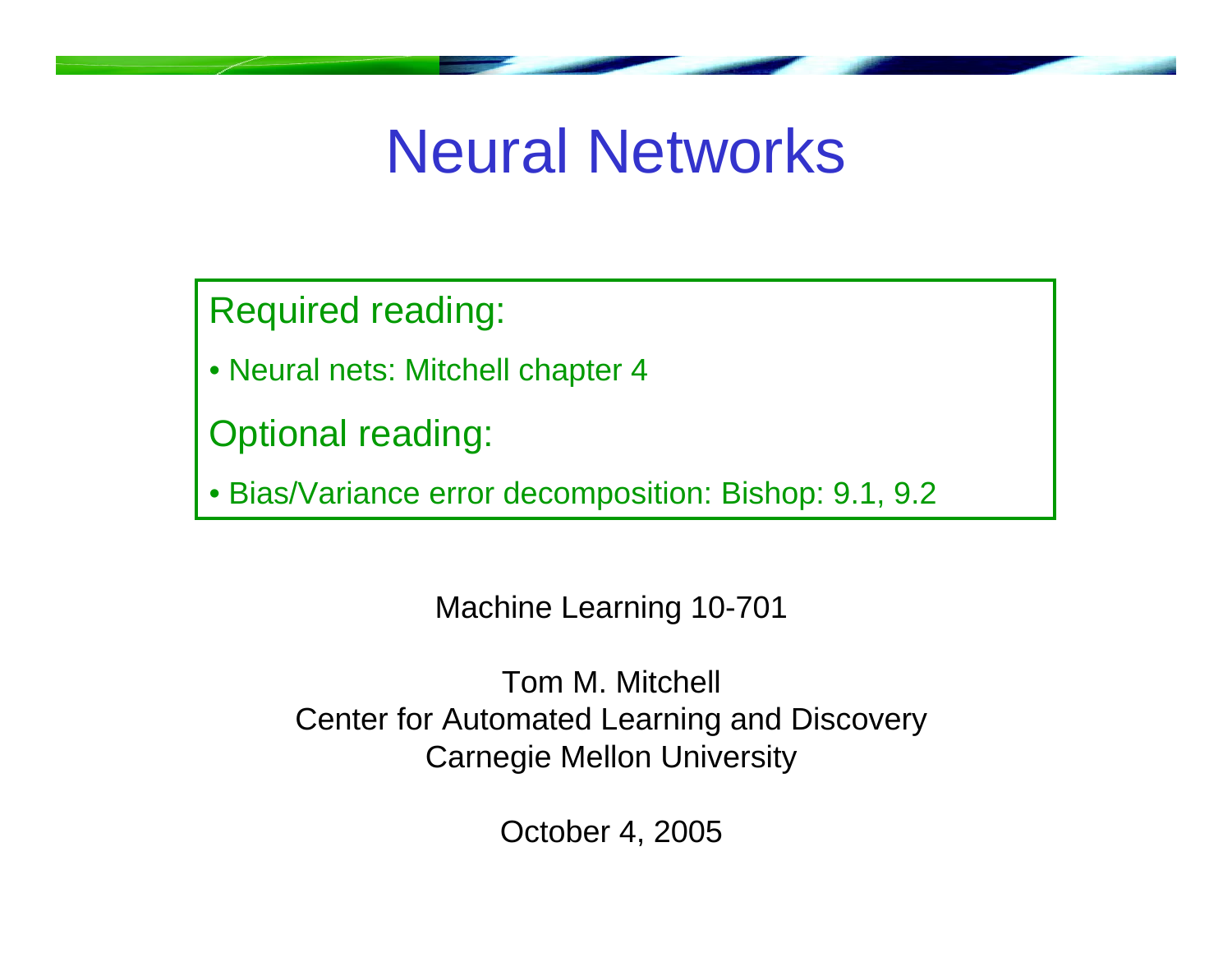# Today:

- Finish up
	- MLE vs MAP for logisitic regression
	- Generative/Discriminative classifiers
- Artificial neural networks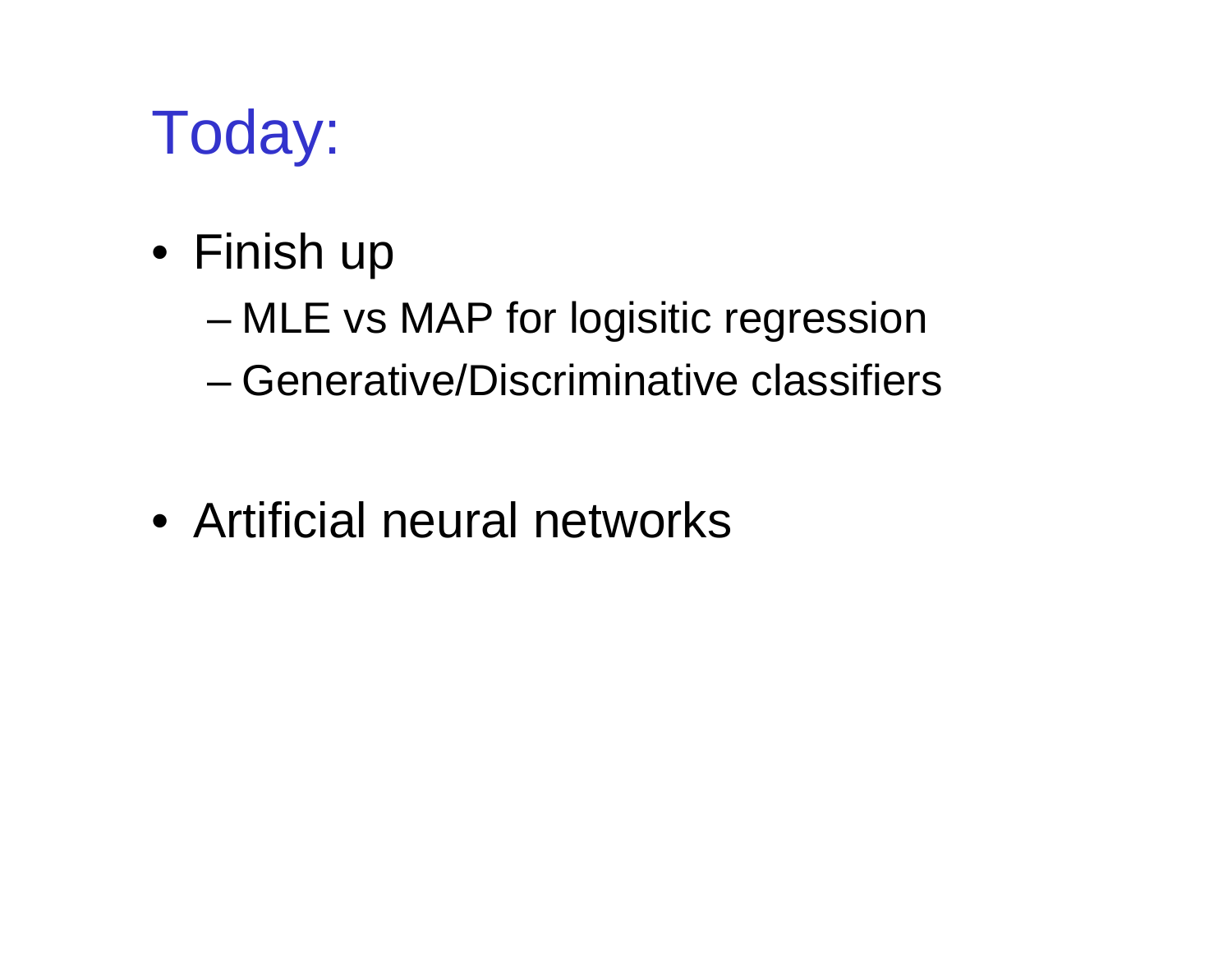# MLE vs MAP

•Maximum conditional likelihood estimate

$$
W \leftarrow \arg\max_{W} \ln \prod_{l} P(Y^l | X^l, W)
$$

$$
w_i \leftarrow w_i + \eta \sum_{l} X_i^l (Y^l - \hat{P}(Y^l = 1 | X^l, W))
$$

Maximum a potteriori estimate P(W) =  $N(0,\sigma I)$ • $W \leftarrow \text{arg}\max_{W} \text{ In}[P(W) \prod P(Y^l | X^l, W)]$  $w_i \leftarrow w_i - \eta \lambda w_i + \eta \sum X_i^l (Y^l - \hat{P}(Y^l = 1 | X^l, W))$ 

$$
\ln P(W) \leftrightarrow c \sum_{i} w_{i}^{2}
$$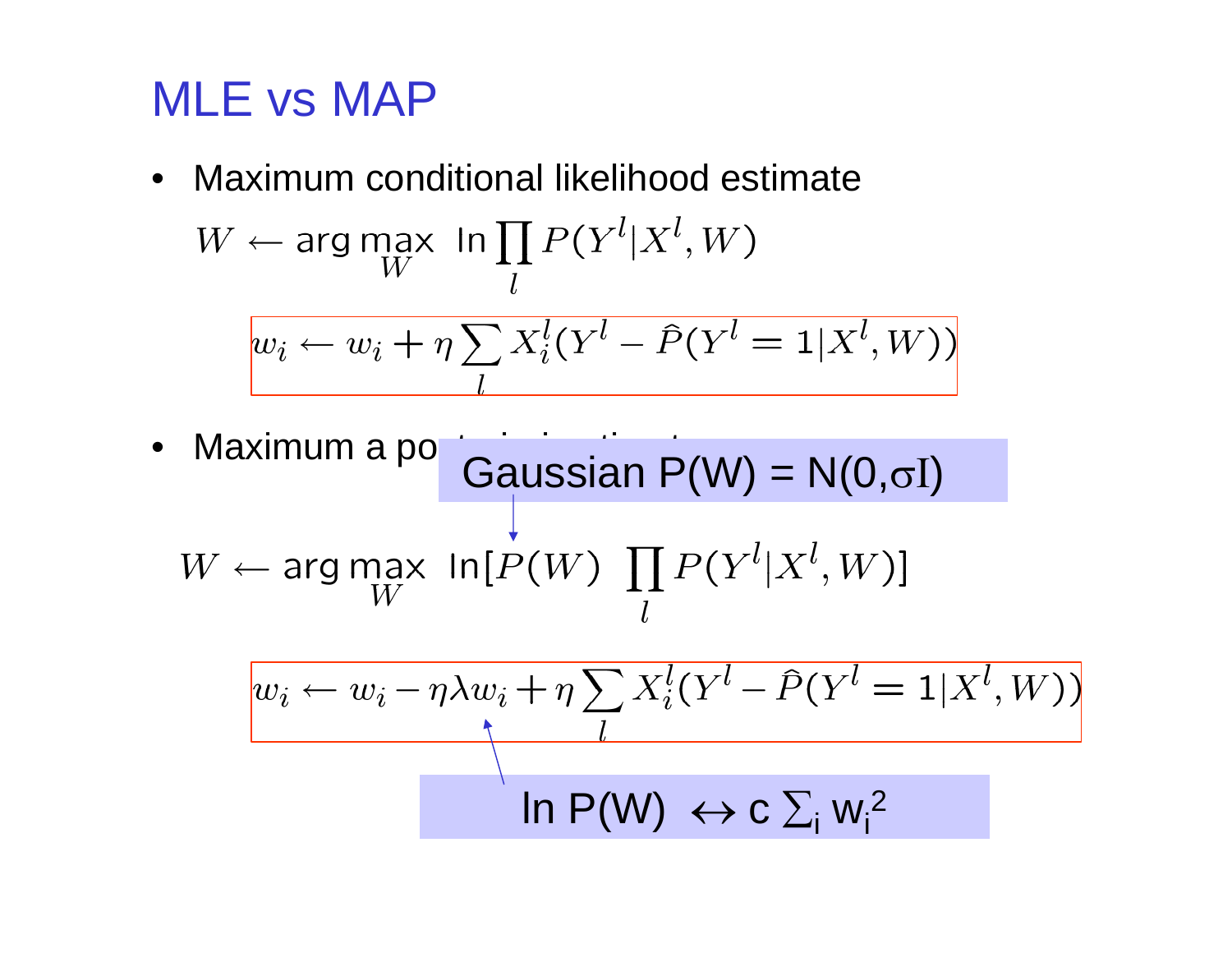# MLE vs MAP

•Maximum conditional likelihood estimate

$$
W \leftarrow \arg\max_{W} \ln \prod_{l} P(Y^l | X^l, W)
$$

$$
w_i \leftarrow w_i + \eta \sum_{l} X_i^l (Y^l - \hat{P}(Y^l = 1 | X^l, W))
$$

Maximum a po $\overline{G}$ Gaussian P(W) = N(< $\mu_1$  ...  $\mu_n$  > . $\sigma$ I) • $W \leftarrow \text{arg}\max_{W} \text{ln}[P(W) \prod_{I} P(Y^l | X^l, W)]$  $w_i \leftarrow w_i - \eta \lambda (w_i - \mu_i) + \eta \sum_l X_i^l (Y^l - \hat{P}(Y^l = 1 | X^l, W))$ In  $\mathsf{P}(\mathsf{W})\ \leftrightarrow$  C  $\sum_{\mathsf{i}}\ (\mathsf{w}_{\mathsf{i}}$  -  $\mu_{\mathsf{i}})^2$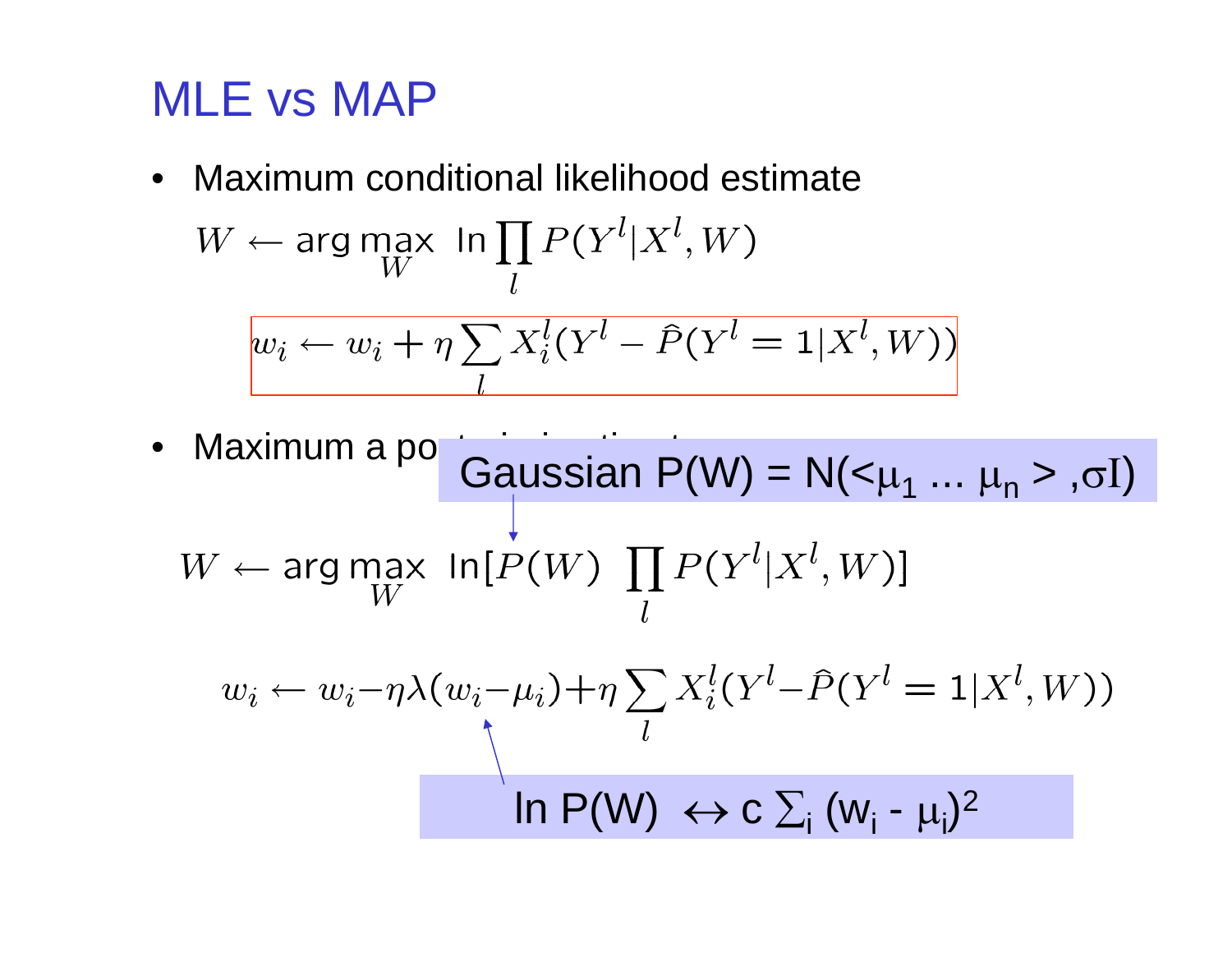# Generative vs. Discriminative Classifiers

Training classifiers involves estimating f: X  $\rightarrow$  Y, or P(Y|X)

Generative classifiers:

- •Assume some functional form for  $P(X|Y)$ ,  $P(X)$
- •Estimate parameters of P(X|Y), P(X) from training data
- $\bullet$ Use Bayes rule to calculate  $P(Y|X=x_i)$

Discriminative classifiers:

- •Assume some functional form for P(Y|X)
- $\bullet$ Estimate parameters of P(Y|X) from training data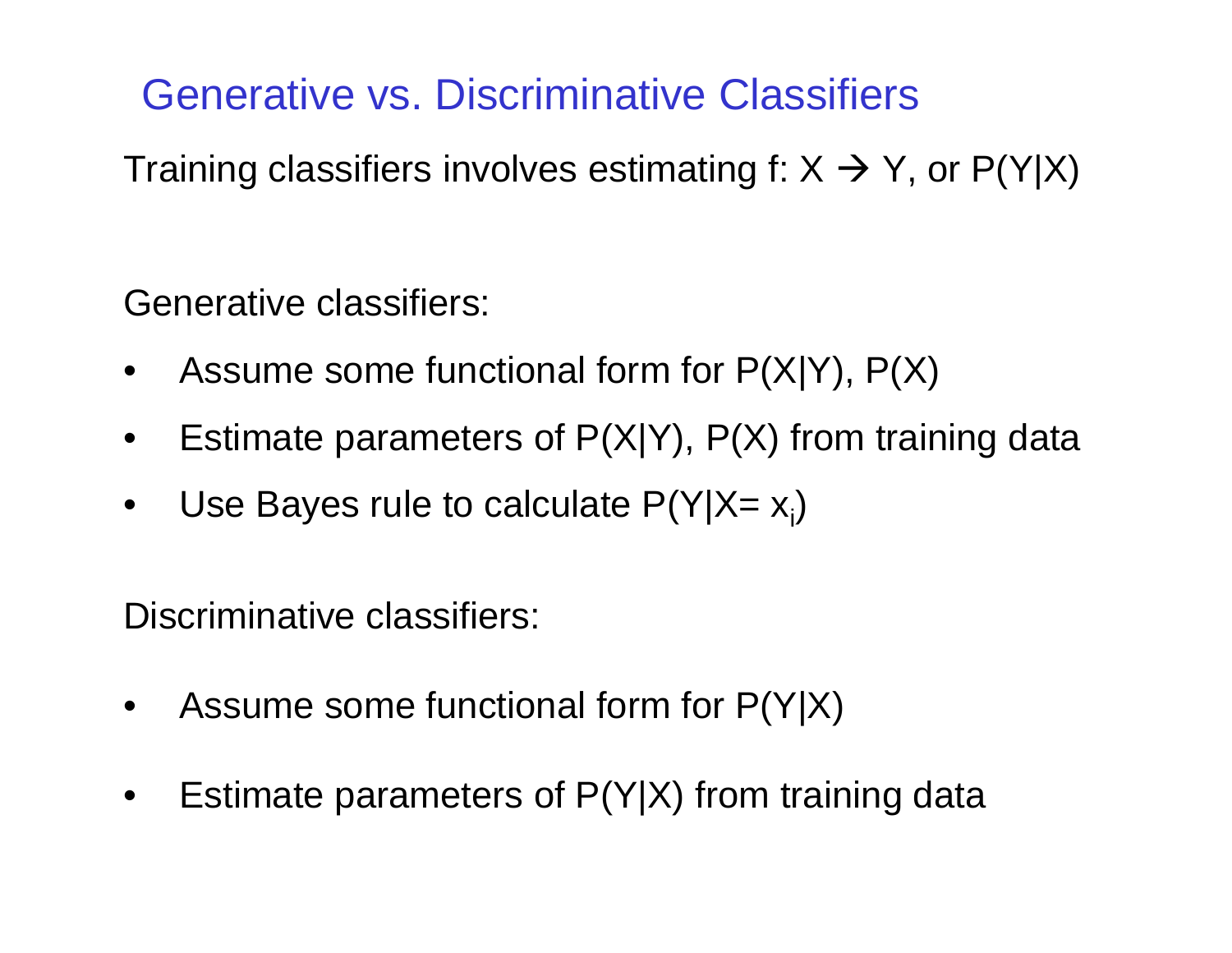# Naïve Bayes vs Logistic Regression

Consider Y boolean, X<sub>i</sub> continuous, X=<X<sub>1</sub> ... X<sub>n</sub>>

Number of parameters:

- NB: 4n +1
- LR: n+1

Estimation method:

- NB parameter estimates are uncoupled
- LR parameter estimates are coupled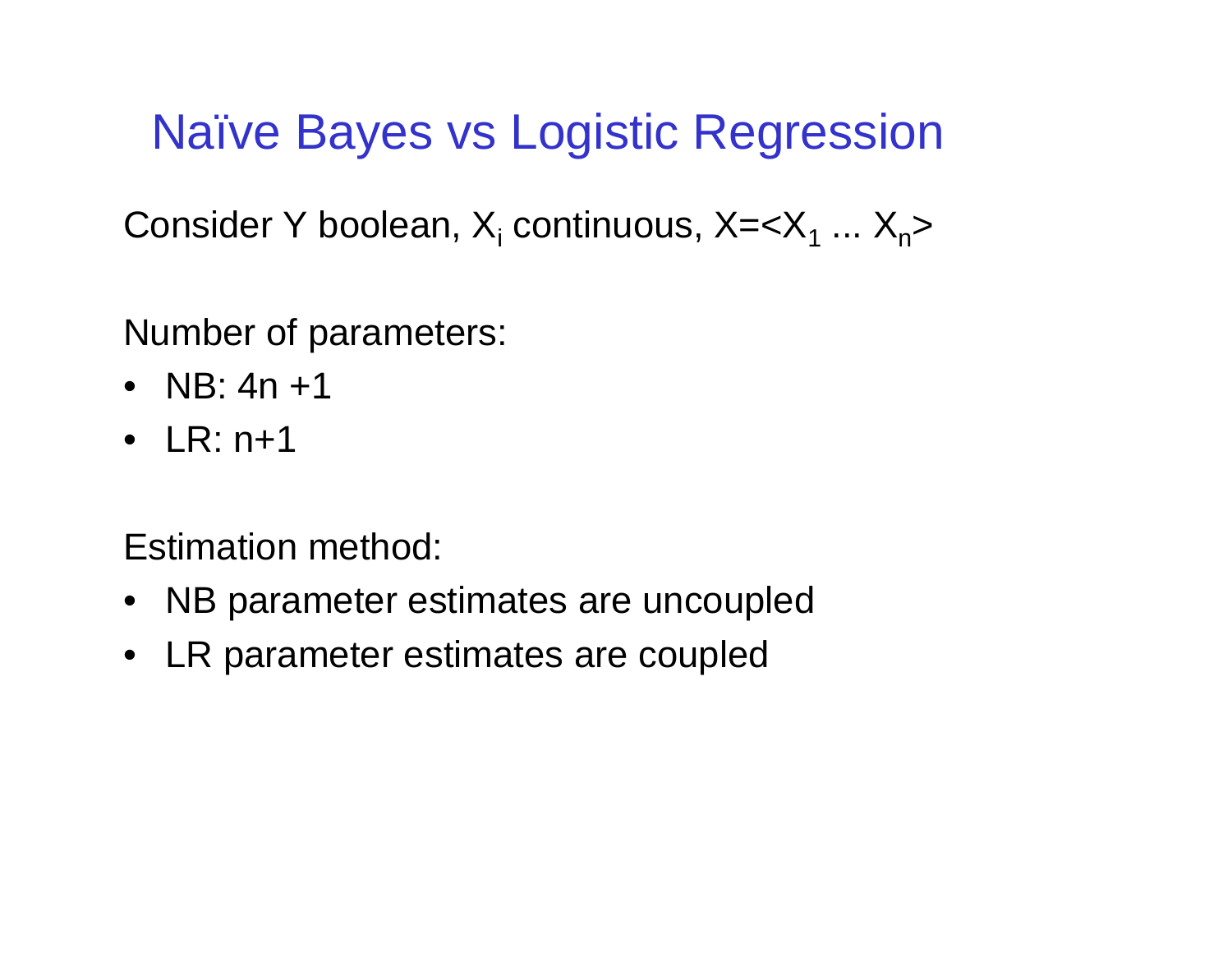# Naïve Bayes vs. Logistic Regression

[Ng & Jordan, 2002]

- Generative and Discriminative classifiers
- $\bullet$  Asymptotic comparison (# training examples  $\rightarrow$  infinity)
	- when model correct
		- GNB, LR produce identical classifiers
	- when model incorrect
		- LR is less biased does not assume cond indep.
		- therefore expected to outperform GNB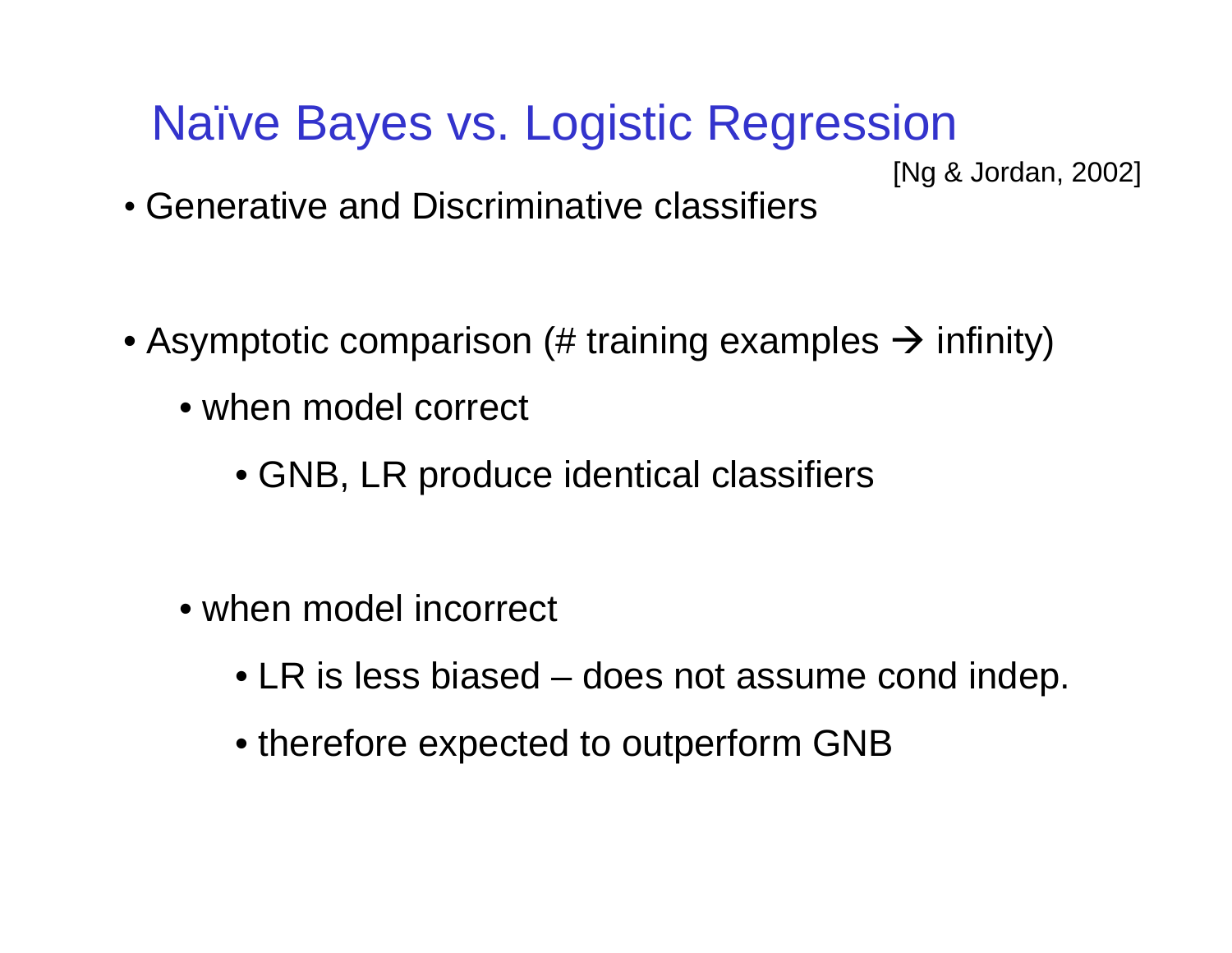# Naïve Bayes vs. Logistic Regression

- Generative and Discriminative classifiers
- Non-asymptotic analysis (see [Ng & Jordan, 2002] )
	- convergence rate of parameter estimates (slightly oversimplified – see paper for bounds)
		- $\bullet$  GNB order log n (where n = # of attributes in X)
		- LR order n

GNB converges more quickly to its (perhaps less helpful) asymptotic estimates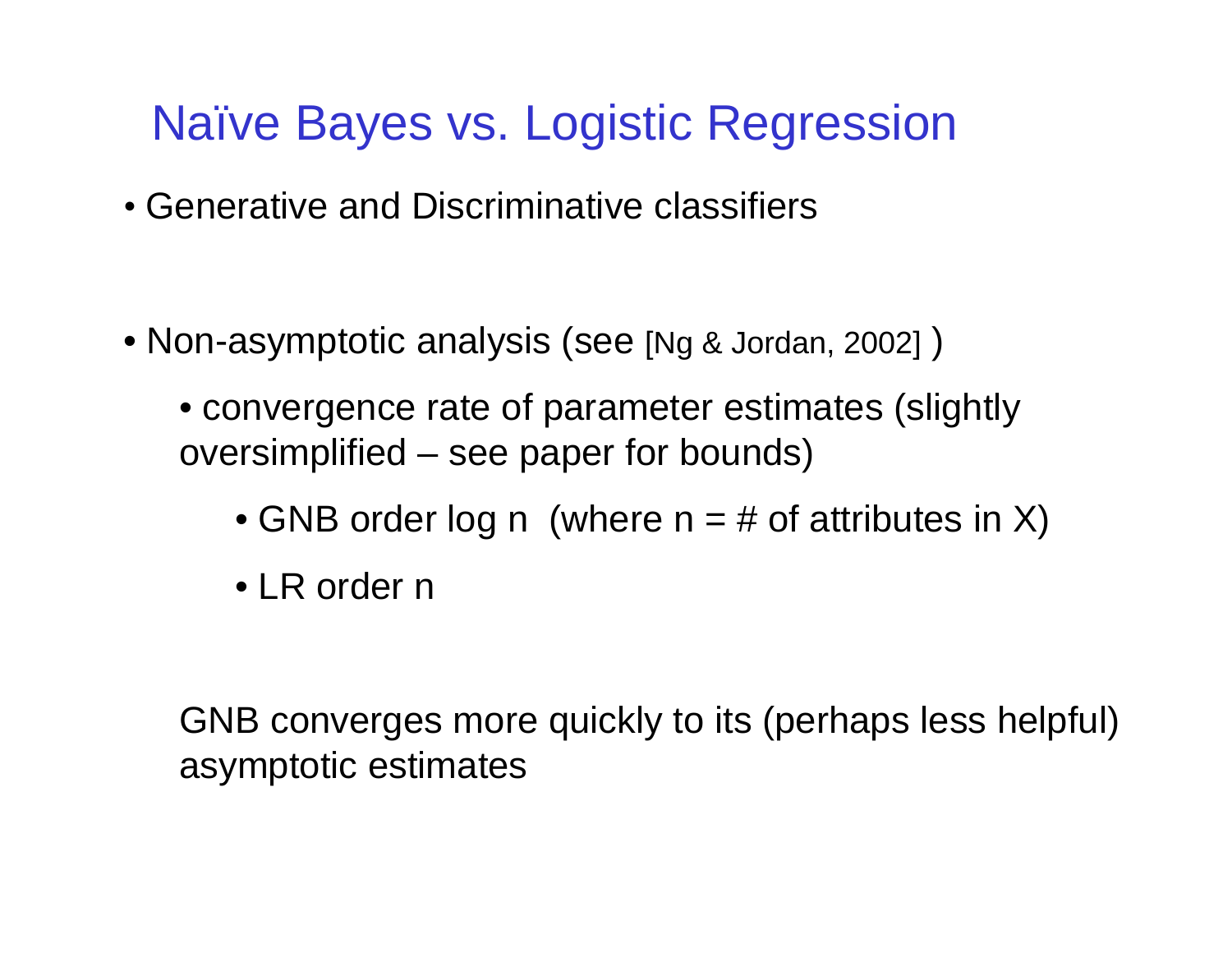

Figure 1: Results of 15 experiments on datasets from the UCI Machine Learnin repository. Plots are of generalization error vs.  $m$  (averaged over 1000 randor train/test splits). Dashed line is logistic regression; solid line is naive Bayes.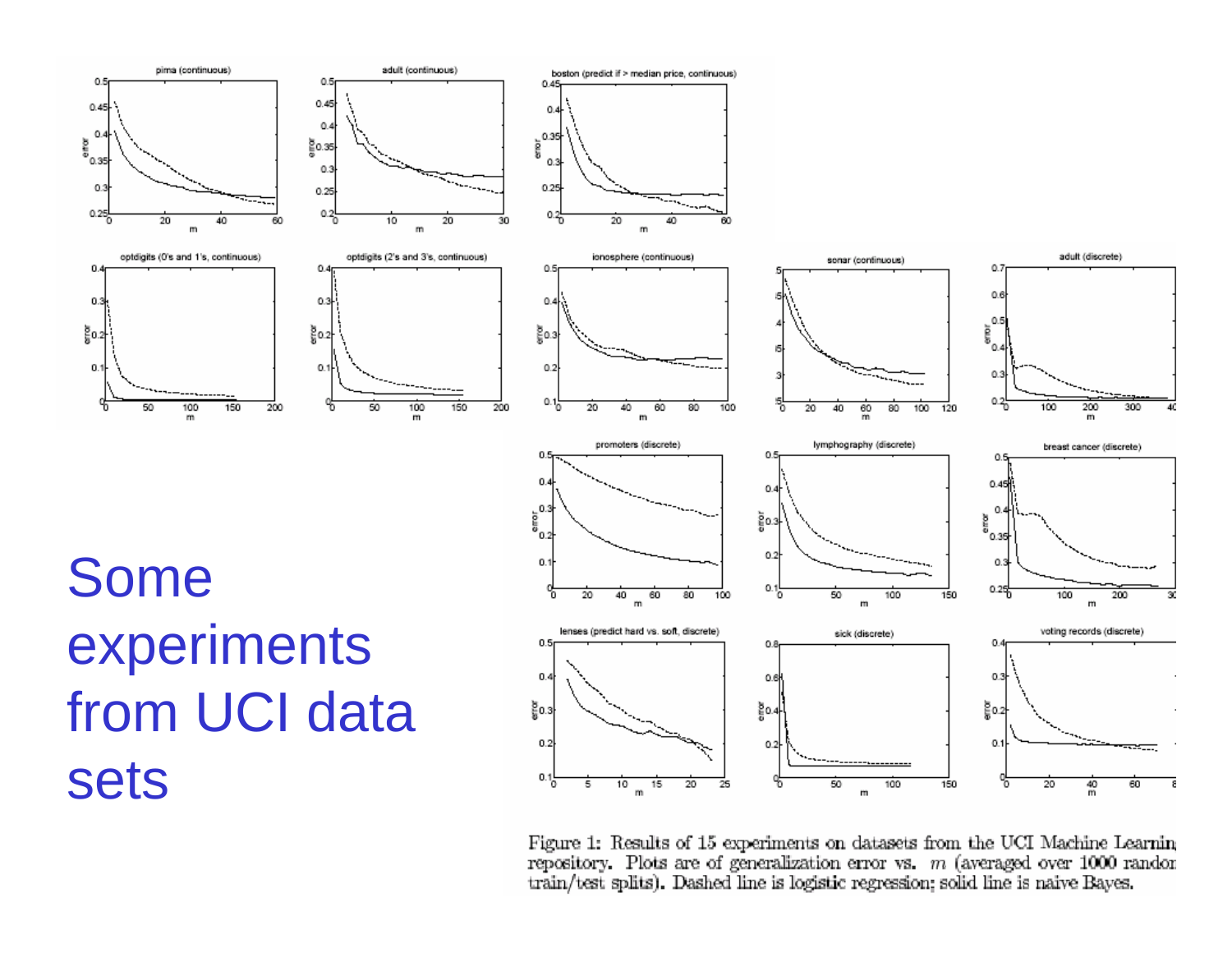# What you should know:

- Logistic regression
	- Functional form follows from Naïve Bayes assumptions
	- – But training procedure picks parameters without the conditional independence assumption
	- –MLE training: pick W to maximize P(Y | X, W)
	- MAP training: pick W to maximize P(W | X,Y)
		- 'regularization'
- Gradient ascent/descent
	- General approach when closed-form solutions unavailable
- $\bullet$ Generative vs. Discriminative classifiers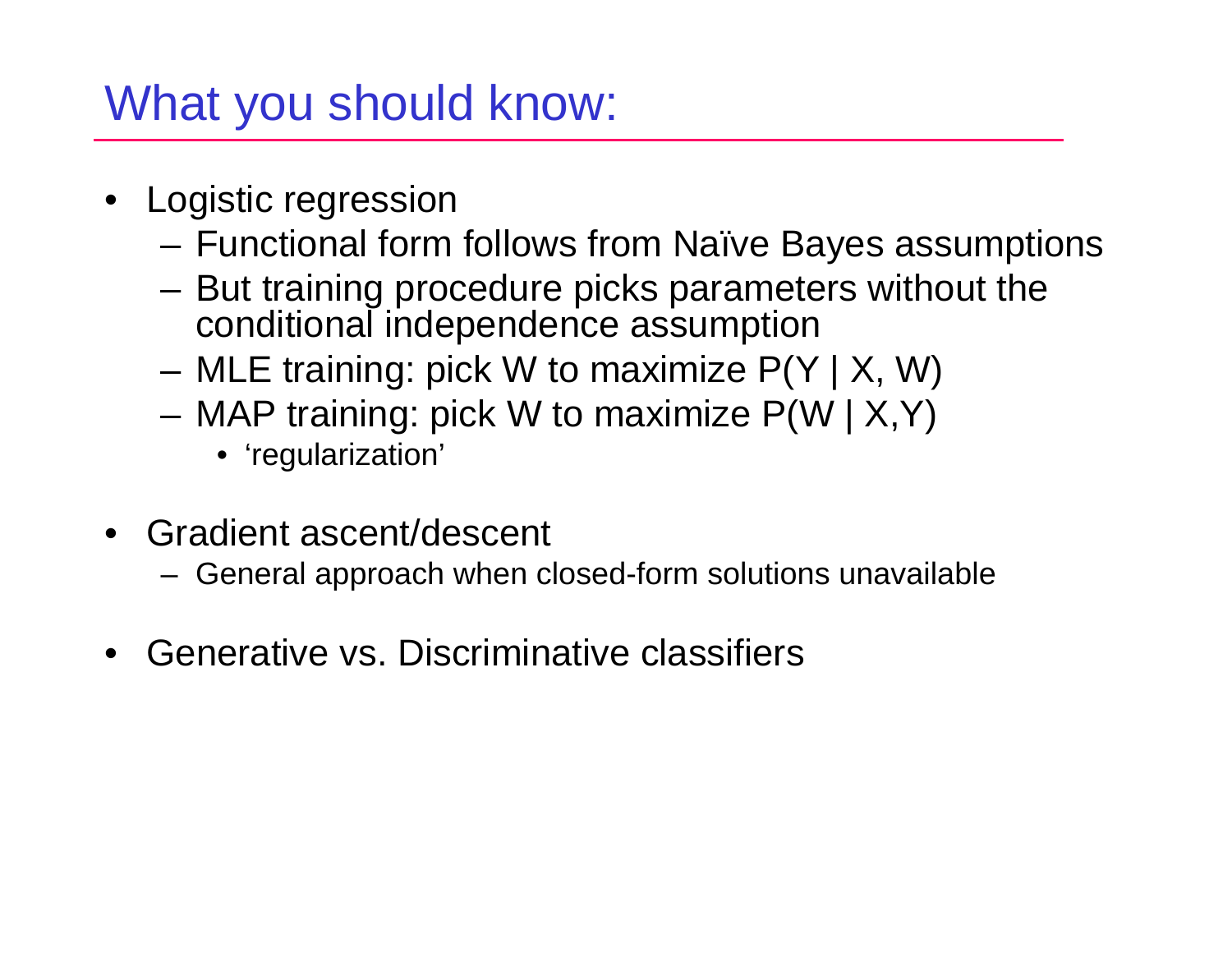# Artificial Neural Networks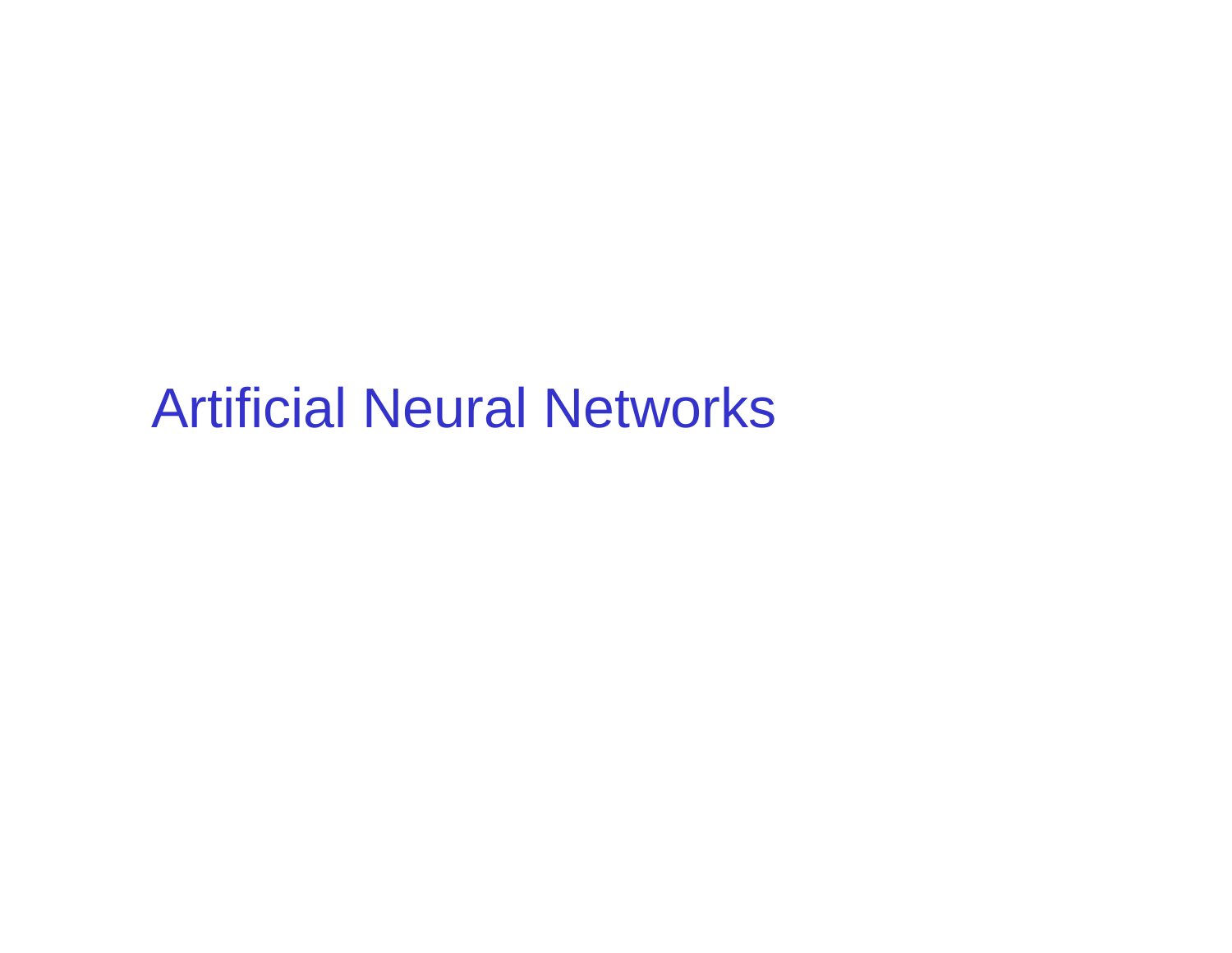# Artificial Neural Networks to learn f:  $X \rightarrow Y$

- f might be non-linear function
- X (vector of) continuous and/or discrete vars
- Y (vector of) continuous and/or discrete vars
- Represent f by network of threshold units
- Each unit is a logistic function

$$
unit\ output = \frac{1}{1 + exp(w_0 + \sum_i w_i x_i)}
$$

• MLE: train weights of all units to minimize sum of squared errors at network outputs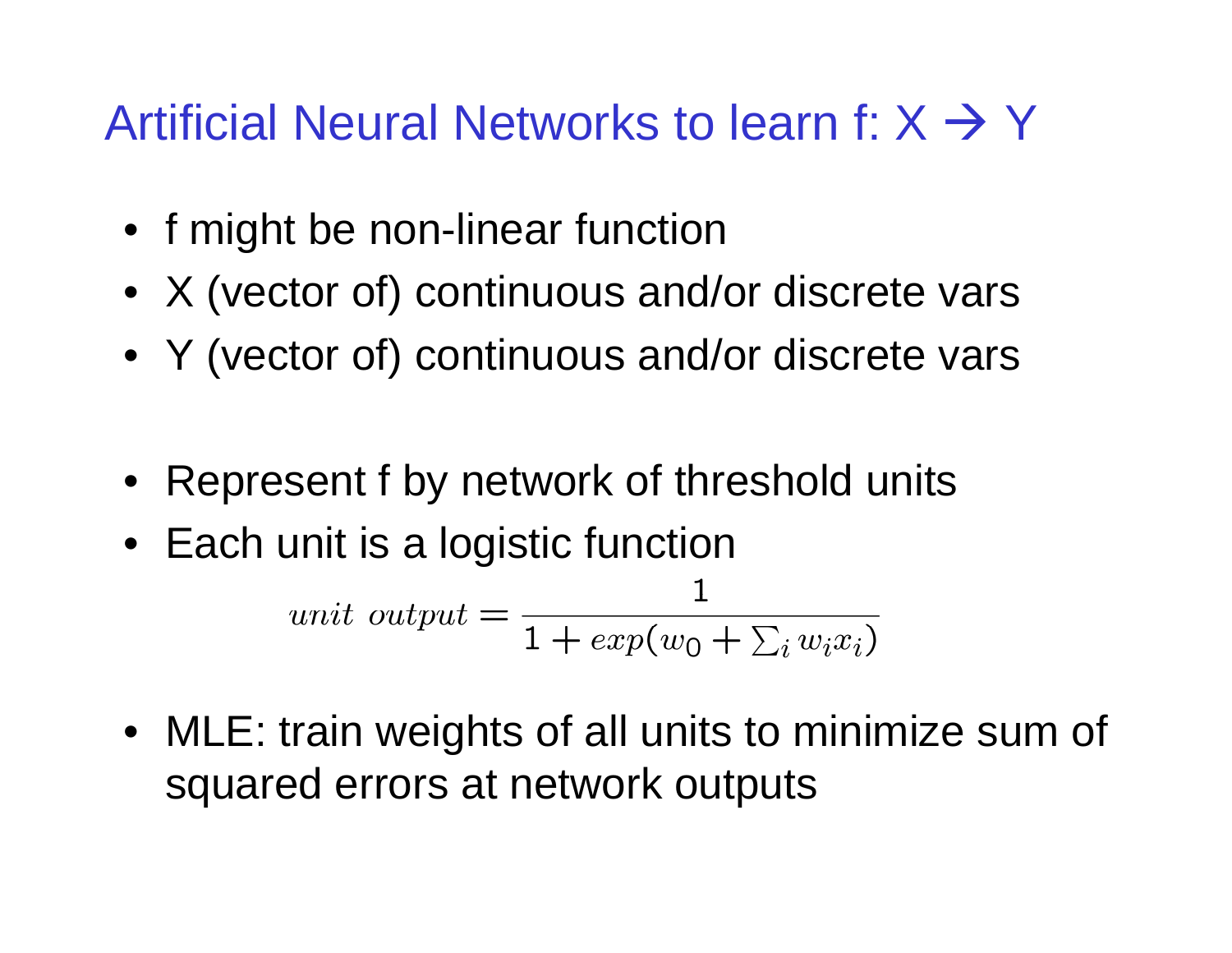#### Connectionist Models

Consider humans:

- Neuron switching time ~ .001 second
- Number of neurons  $\degree$  10<sup>10</sup>
- Connections per neuron  $\degree$  10<sup>4-5</sup>
- Scene recognition time  $\tilde{\ }$  .1 second
- $\bullet$  100 inference steps doesn't seem like enough
- $\rightarrow$  much parallel computation

Properties of artificial neural nets (ANN's):

- Many neuron-like threshold switching units
- Many weighted interconnections among units
- Highly parallel, distributed process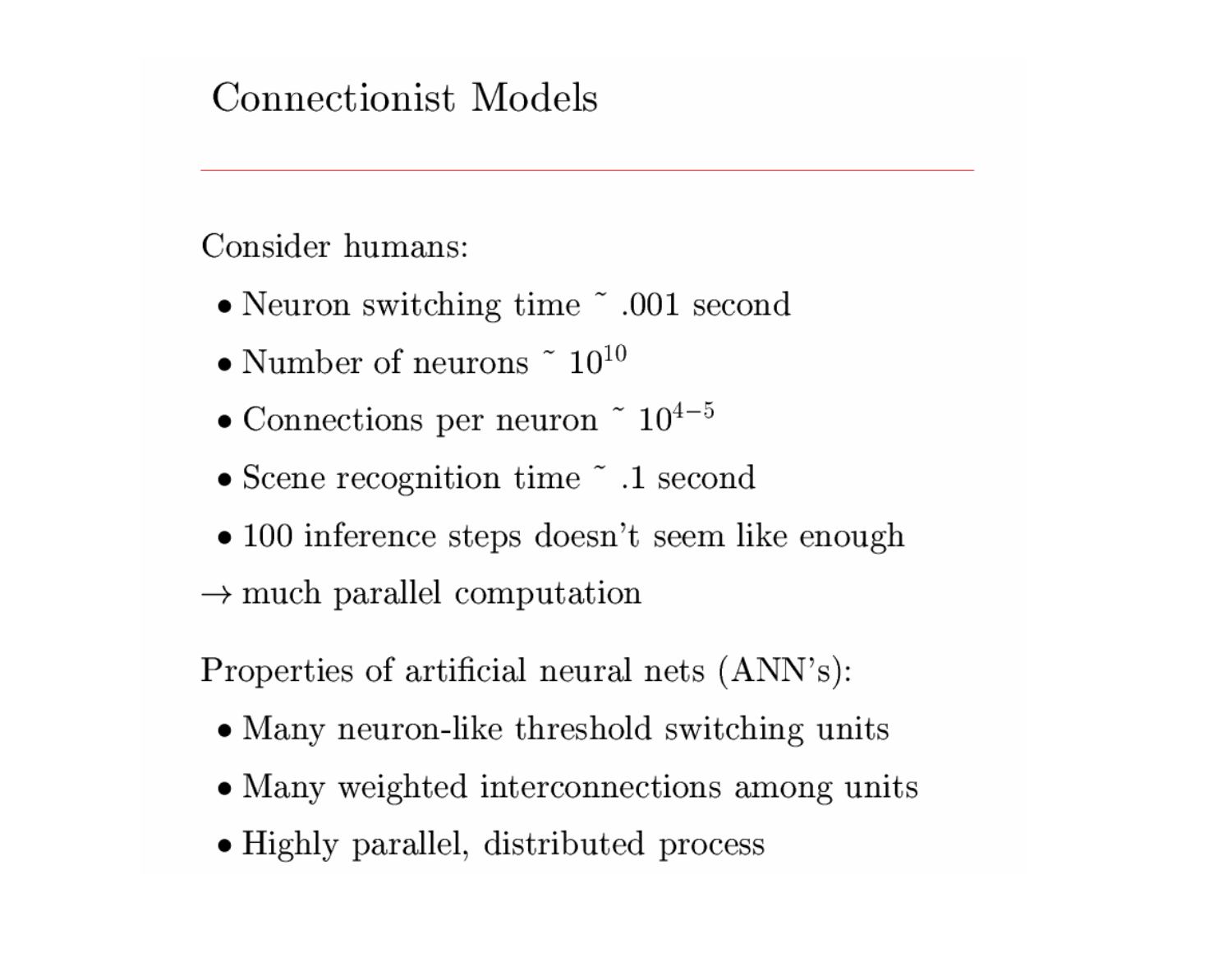### Multilayer Networks of Sigmoid Units

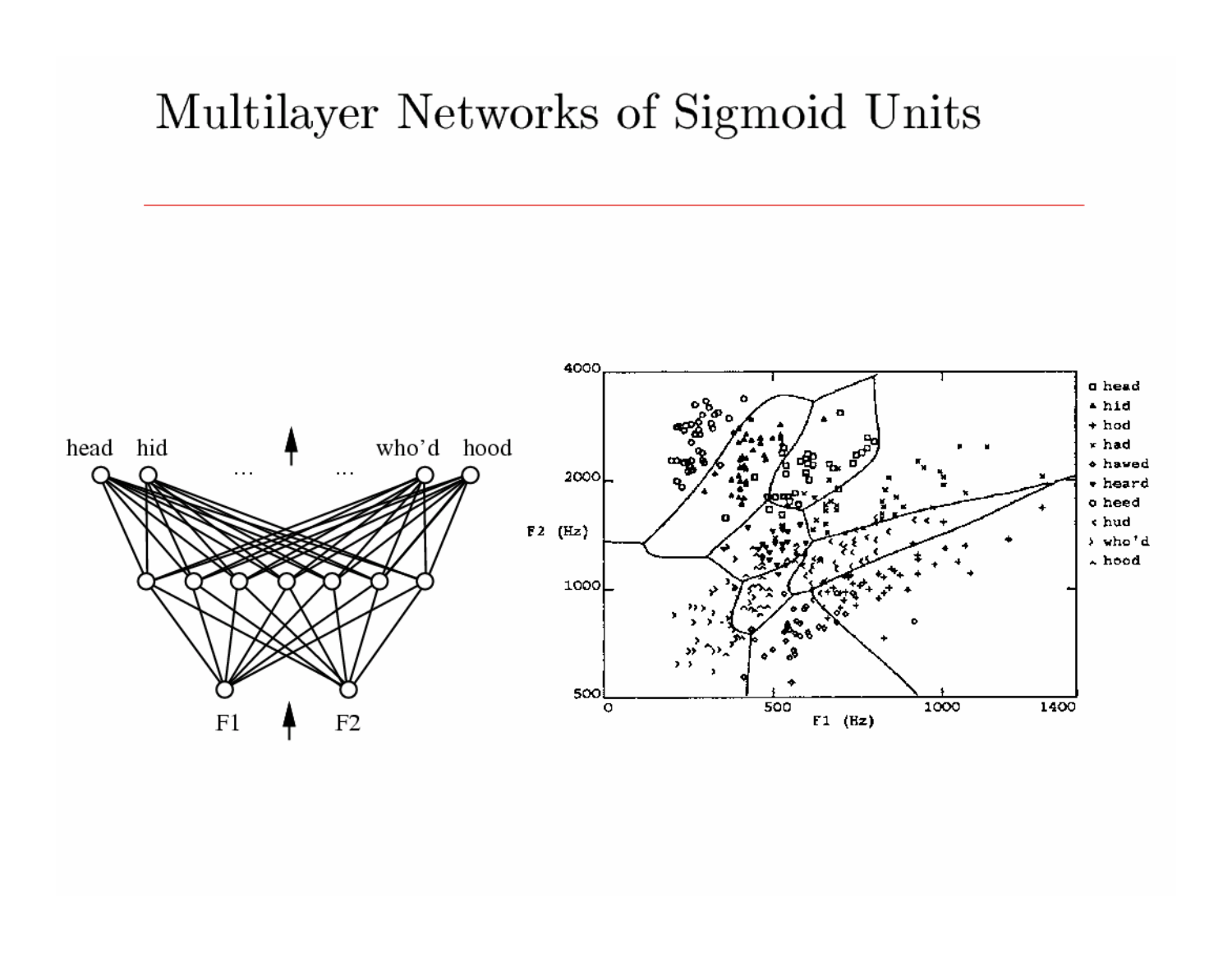

#### ALVINN [Pomerleau 1993]



|                                                                                                                  | , w w w w w w <del>w w contract to the contract of the contract of the contract of the contract of the contract of th</del> |
|------------------------------------------------------------------------------------------------------------------|-----------------------------------------------------------------------------------------------------------------------------|
|                                                                                                                  |                                                                                                                             |
|                                                                                                                  |                                                                                                                             |
|                                                                                                                  |                                                                                                                             |
|                                                                                                                  |                                                                                                                             |
|                                                                                                                  |                                                                                                                             |
|                                                                                                                  |                                                                                                                             |
|                                                                                                                  |                                                                                                                             |
|                                                                                                                  |                                                                                                                             |
| I VI VI VI VI VIDIRIKANCI NA MARAHASHI MARAHASHI A                                                               |                                                                                                                             |
|                                                                                                                  |                                                                                                                             |
|                                                                                                                  |                                                                                                                             |
| <u> Maria Manazarta ya Tanzania mwana m</u>                                                                      |                                                                                                                             |
|                                                                                                                  |                                                                                                                             |
|                                                                                                                  |                                                                                                                             |
|                                                                                                                  |                                                                                                                             |
|                                                                                                                  |                                                                                                                             |
|                                                                                                                  |                                                                                                                             |
|                                                                                                                  |                                                                                                                             |
|                                                                                                                  |                                                                                                                             |
|                                                                                                                  |                                                                                                                             |
|                                                                                                                  |                                                                                                                             |
|                                                                                                                  |                                                                                                                             |
|                                                                                                                  |                                                                                                                             |
|                                                                                                                  |                                                                                                                             |
|                                                                                                                  |                                                                                                                             |
|                                                                                                                  |                                                                                                                             |
|                                                                                                                  |                                                                                                                             |
| THE TABLE IS A REPORT OF THE REPORT OF THE REPORT OF THE REPORT OF THE REPORT OF THE REPORT OF THE REPORT OF THE |                                                                                                                             |
|                                                                                                                  |                                                                                                                             |
|                                                                                                                  |                                                                                                                             |
|                                                                                                                  |                                                                                                                             |
|                                                                                                                  |                                                                                                                             |
|                                                                                                                  |                                                                                                                             |
|                                                                                                                  |                                                                                                                             |
|                                                                                                                  |                                                                                                                             |
|                                                                                                                  |                                                                                                                             |
|                                                                                                                  |                                                                                                                             |
|                                                                                                                  |                                                                                                                             |
|                                                                                                                  |                                                                                                                             |
|                                                                                                                  |                                                                                                                             |
|                                                                                                                  |                                                                                                                             |
|                                                                                                                  |                                                                                                                             |
|                                                                                                                  |                                                                                                                             |
|                                                                                                                  |                                                                                                                             |
|                                                                                                                  |                                                                                                                             |
|                                                                                                                  |                                                                                                                             |
|                                                                                                                  |                                                                                                                             |
|                                                                                                                  |                                                                                                                             |
|                                                                                                                  | A CONTRACTOR OF THE REPORT OF THE REAL PROPERTY OF THE REPORT OF THE REAL PROPERTY OF THE REAL PROPERTY OF THE              |
|                                                                                                                  |                                                                                                                             |
|                                                                                                                  |                                                                                                                             |
|                                                                                                                  |                                                                                                                             |
|                                                                                                                  |                                                                                                                             |
|                                                                                                                  |                                                                                                                             |
|                                                                                                                  |                                                                                                                             |
|                                                                                                                  |                                                                                                                             |
|                                                                                                                  |                                                                                                                             |
|                                                                                                                  |                                                                                                                             |
|                                                                                                                  |                                                                                                                             |
|                                                                                                                  |                                                                                                                             |
|                                                                                                                  |                                                                                                                             |
|                                                                                                                  |                                                                                                                             |
|                                                                                                                  |                                                                                                                             |
|                                                                                                                  |                                                                                                                             |
|                                                                                                                  |                                                                                                                             |
|                                                                                                                  |                                                                                                                             |

**BRACK IN THE REAL PROPERTY AND RELEASED AND RELEASED**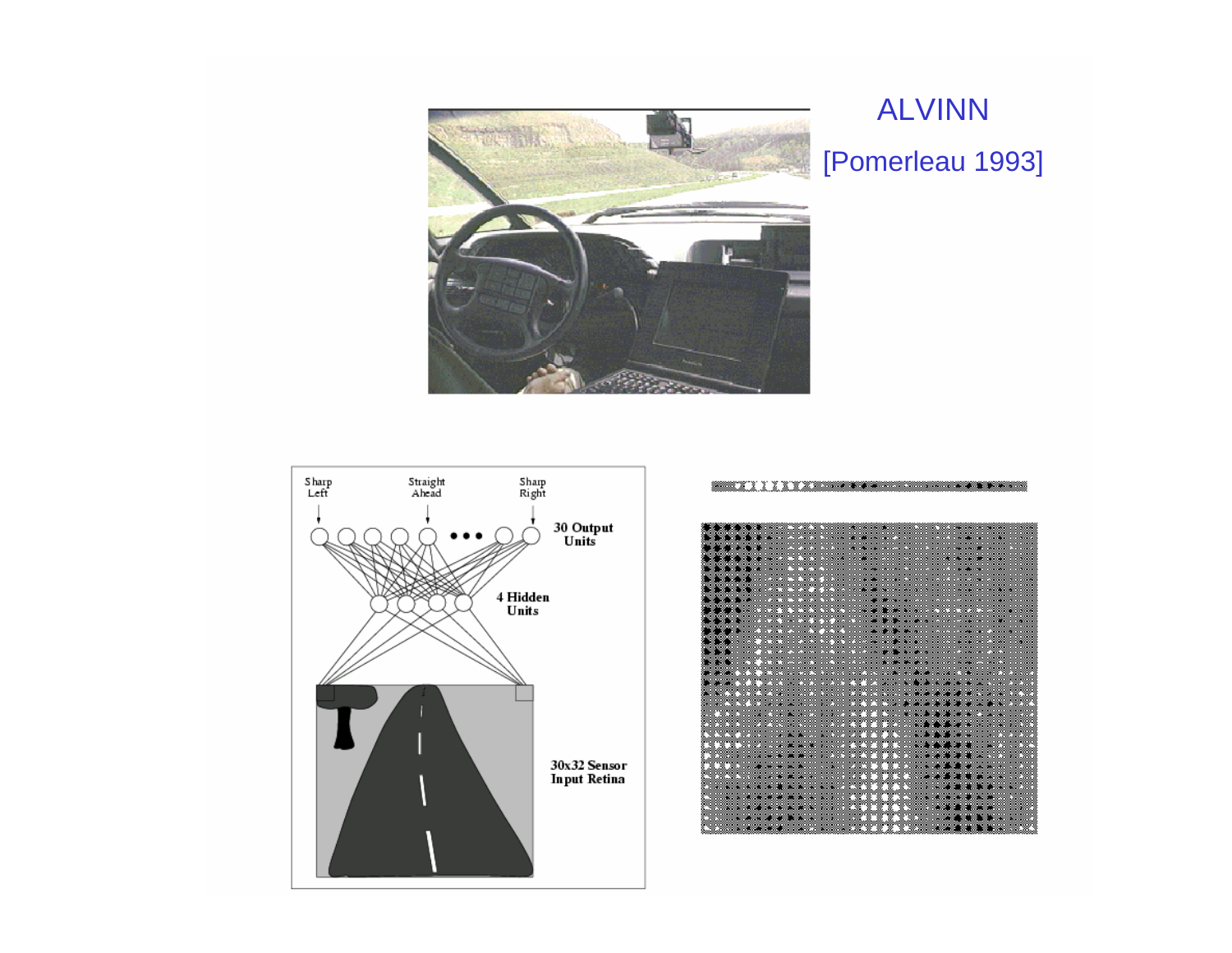

- One sigmoid unit
- *Multilayer networks* of sigmoid units  $\rightarrow$ Backpropagation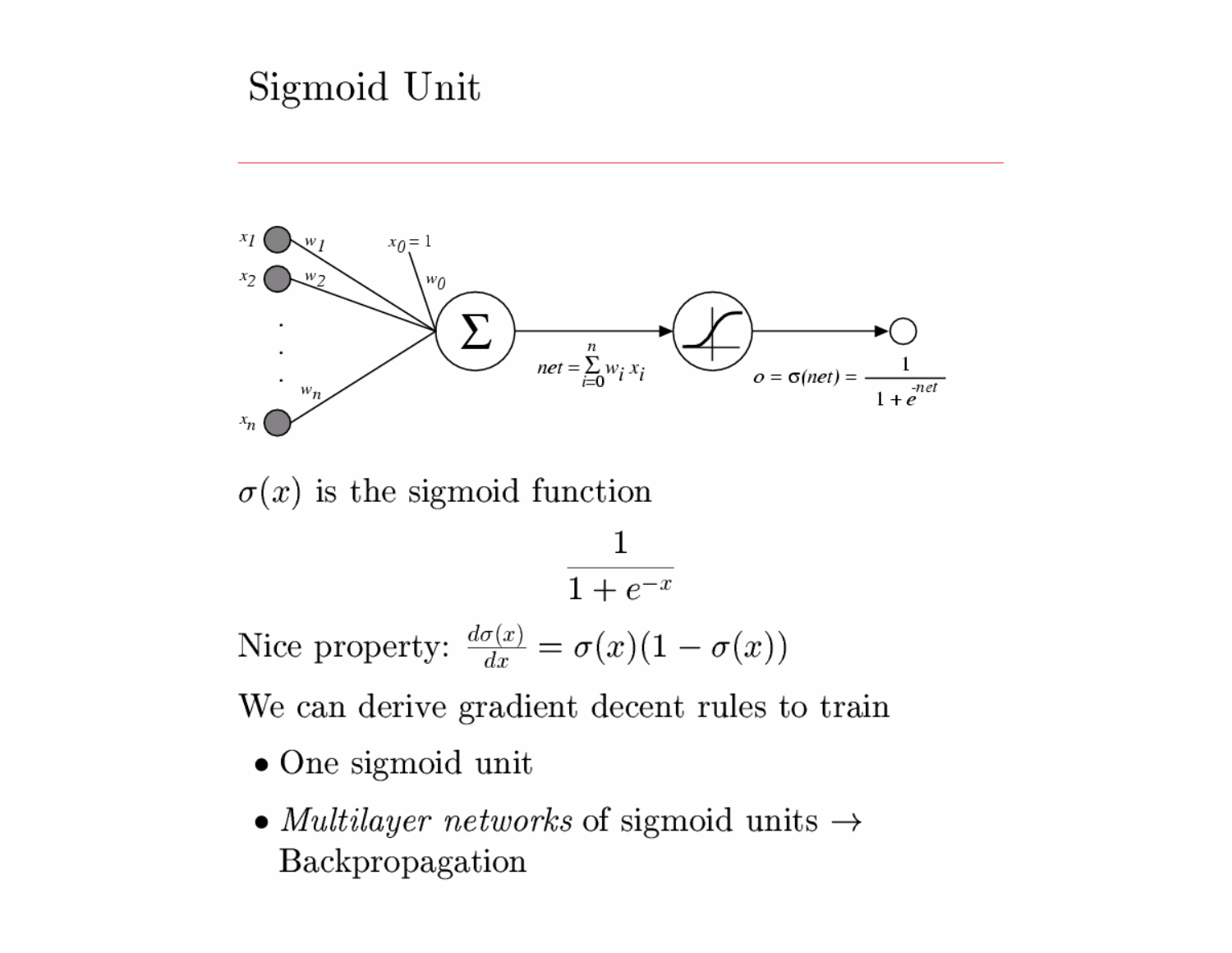# MLE Training for Neural Networks

• Consider regression problem f:X $\rightarrow$ Y, for scalar Y

$$
y = f(x) + \varepsilon \longleftarrow \text{noise N}(0, \sigma_{\varepsilon})
$$
   
 
$$
\underbrace{\qquad \qquad}_{\text{deterministic}}
$$

$$
W \leftarrow \arg \max_{W} \ln \prod_{l} P(Y^l | X^l, W)
$$
  

$$
W \leftarrow \arg \min_{W} \sum_{l} (y^l - \hat{f}(x^l))^2
$$
  
Learned

neural network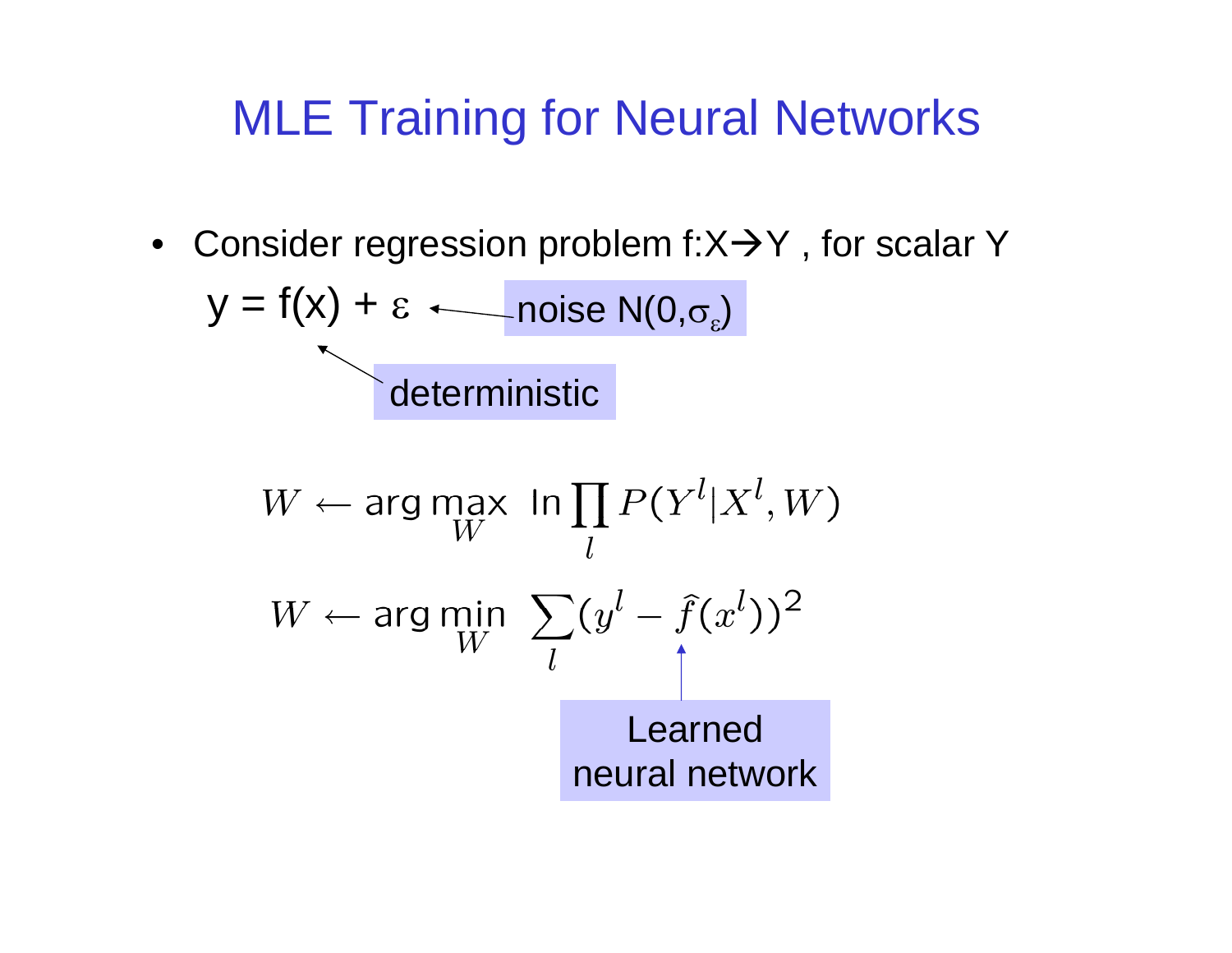# MAP Training for Neural Networks

• Consider regression problem f:X $\rightarrow$ Y, for scalar Y

$$
y = f(x) + \varepsilon \longleftarrow \text{noise N}(0, \sigma_{\varepsilon})
$$
   
 
$$
\longleftarrow
$$
   
 
$$
\longleftarrow
$$
 
$$
\longleftarrow
$$
 
$$
\longleftarrow
$$
 
$$
\longleftarrow
$$
 
$$
\longleftarrow
$$
 
$$
\longleftarrow
$$
 
$$
\longleftarrow
$$
 
$$
\longleftarrow
$$
 
$$
\longleftarrow
$$
 
$$
\longleftarrow
$$
 
$$
\longleftarrow
$$
 
$$
\longleftarrow
$$
 
$$
\longleftarrow
$$
 
$$
\longleftarrow
$$
 
$$
\longleftarrow
$$
 
$$
\longleftarrow
$$
 
$$
\longleftarrow
$$
 
$$
\longleftarrow
$$
 
$$
\longleftarrow
$$
 
$$
\longleftarrow
$$
 
$$
\longleftarrow
$$
 
$$
\longleftarrow
$$
 
$$
\longleftarrow
$$
 
$$
\longleftarrow
$$
 
$$
\longleftarrow
$$
 
$$
\longleftarrow
$$
 
$$
\longleftarrow
$$
 
$$
\longleftarrow
$$
 
$$
\longleftarrow
$$
 
$$
\longleftarrow
$$
 
$$
\longleftarrow
$$
 
$$
\longleftarrow
$$
 
$$
\longleftarrow
$$
 
$$
\longleftarrow
$$
 
$$
\longleftarrow
$$
 
$$
\longleftarrow
$$
 
$$
\longleftarrow
$$
 
$$
\longleftarrow
$$
 
$$
\longleftarrow
$$
 
$$
\longleftarrow
$$
 
$$
\longleftarrow
$$
 
$$
\longleftarrow
$$
 
$$
\longleftarrow
$$
 
$$
\longleftarrow
$$
 
$$
\longleftarrow
$$
 
$$
\longleftarrow
$$
 
$$
\longleftarrow
$$
 
$$
\longleftarrow
$$
 
$$
\longleftarrow
$$
 
$$
\longleftarrow
$$
 
$$
\longleftarrow
$$
 
$$
\longleftarrow
$$
 
$$
\longleftarrow
$$
 
$$
\longleftarrow
$$
 
$$
\longleftarrow
$$
 
$$
\longleftarrow
$$
 
$$
\longleftarrow
$$
 
$$
\longleftarrow
$$
 
$$
\longleftarrow
$$

$$
W \leftarrow \arg \max_{W} \ln P(W) \prod_{l} P(Y^{l} | X^{l}, W)
$$
  
W ← arg min 
$$
\left[ c \sum_{i} w_{i}^{2} \right] + \left[ \sum_{l} (y^{l} - \hat{f}(x^{l}))^{2} \right]
$$
  
In P(W) ↔ C  $\sum_{i} w_{i}^{2}$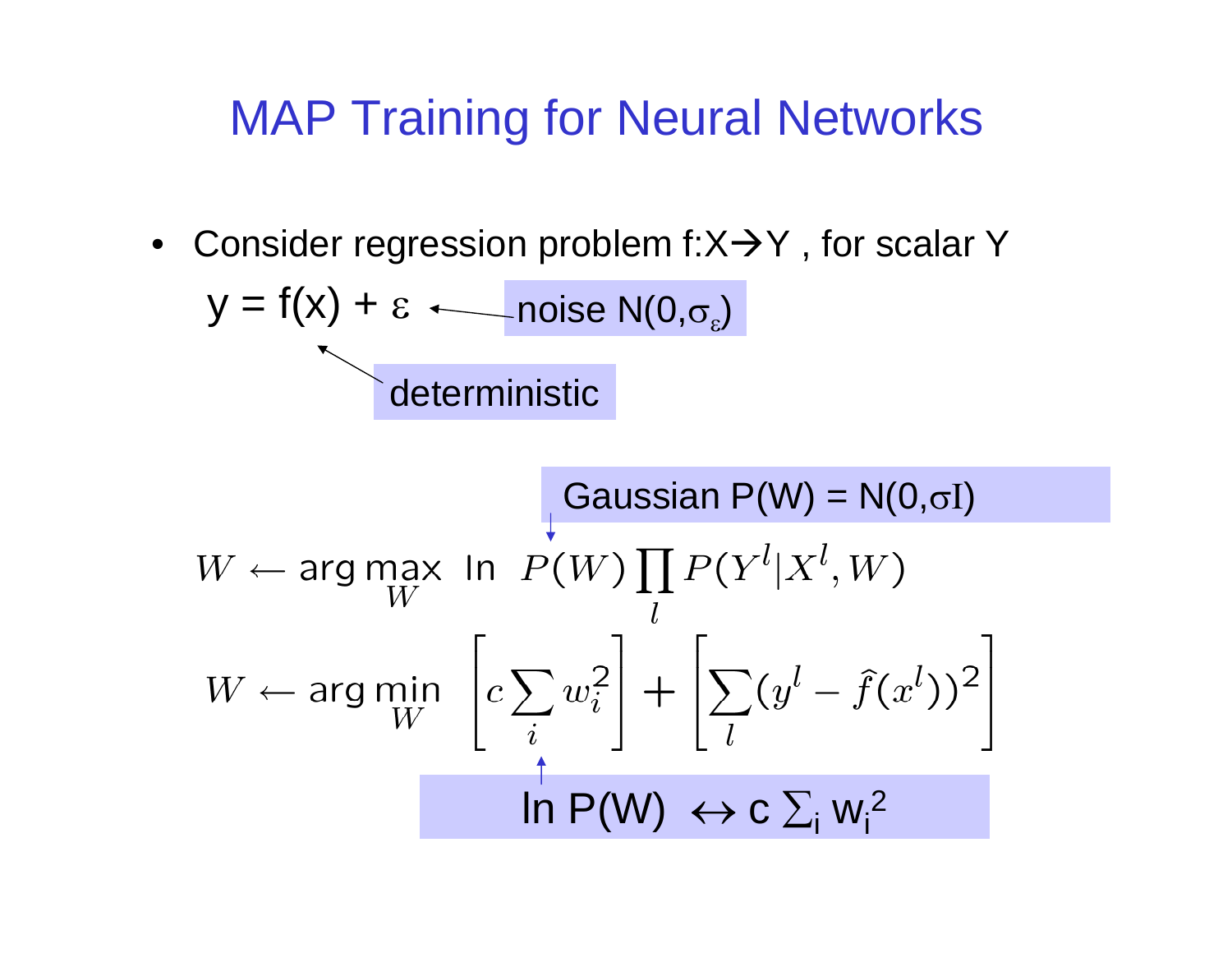# MLE Training for Neural Networks

 $\bullet~$  Consider regression problem f:X $\rightarrow$ Y , for Y=<y $_1$  ... y $_{\sf N}$ >

$$
y_i = f_i(x) + \varepsilon_i
$$
noise N(0,σ) drawn independently  
for each output y<sub>i</sub>

$$
W \leftarrow \arg \max_{W} \ln \prod_{l} P(Y^l | X^l, W)
$$
  

$$
W \leftarrow \arg \min_{W} \sum_{l} \sum_{i} (y_i^l - \hat{f}_i(x^l))^2
$$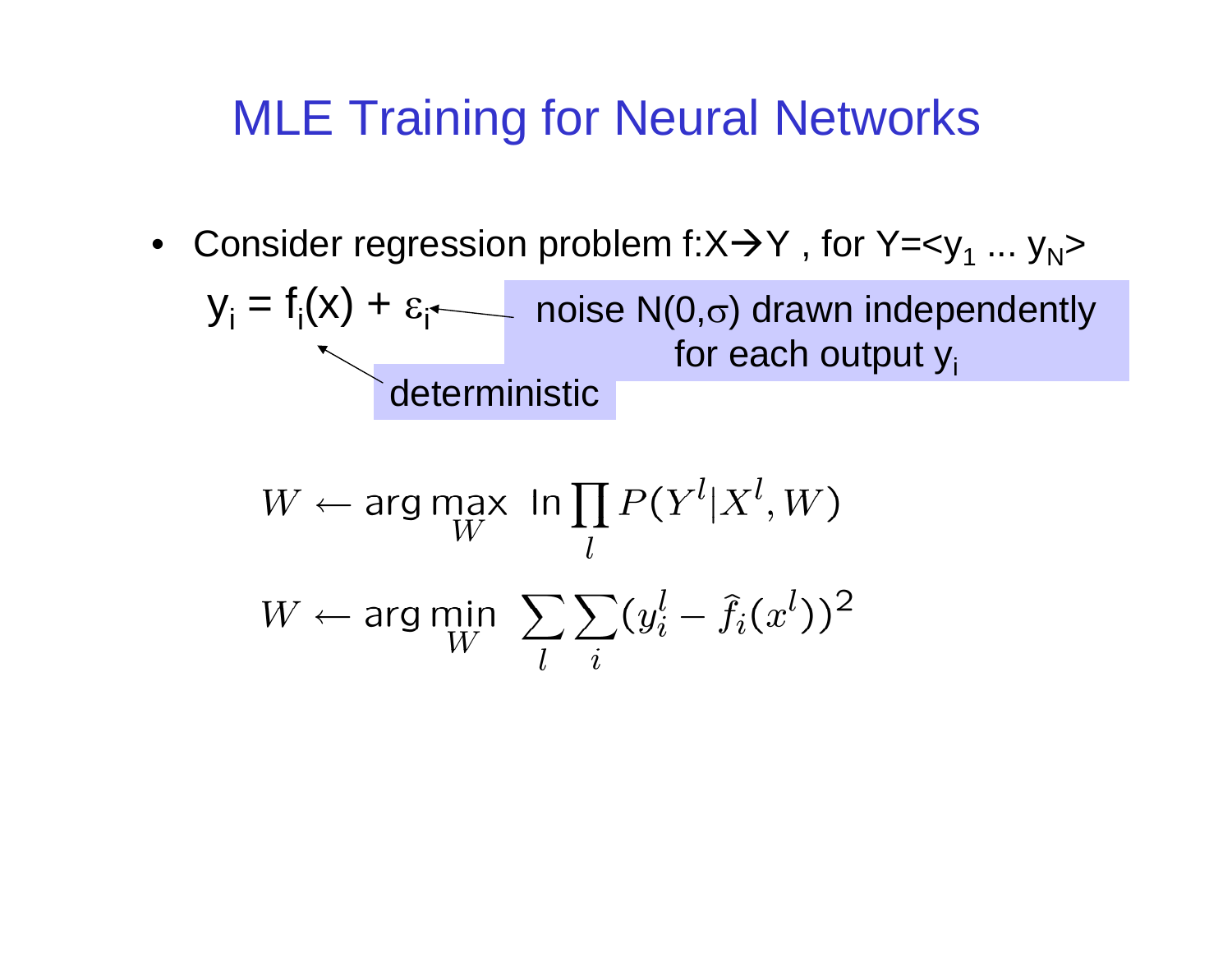#### Error Gradient for a Sigmoid Unit

t<sub>d</sub> = target output

o<sub>d</sub> = observed unit output

$$
\frac{\partial E}{\partial w_i} = \frac{\partial}{\partial w_i} \frac{1}{2} \sum_{d \in D} (t_d - o_d)^2
$$
  
\n
$$
= \frac{1}{2} \sum_{d} \frac{\partial}{\partial w_i} (t_d - o_d)^2
$$
  
\n
$$
= \frac{1}{2} \sum_{d} 2(t_d - o_d) \frac{\partial}{\partial w_i} (t_d - o_d)
$$
  
\n
$$
= \sum_{d} (t_d - o_d) \left( -\frac{\partial o_d}{\partial w_i} \right)
$$
  
\n
$$
= -\sum_{d} (t_d - o_d) \frac{\partial o_d}{\partial net_d} \frac{\partial net_d}{\partial w_i}
$$

But we know:

$$
\frac{\partial o_d}{\partial net_d} = \frac{\partial \sigma(net_d)}{\partial net_d} = o_d(1 - o_d)
$$

$$
\frac{\partial net_d}{\partial w_i} = \frac{\partial (\vec{w} \cdot \vec{x}_d)}{\partial w_i} = x_{i,d}
$$

So:

$$
\frac{\partial E}{\partial w_i} = -\sum_{d \in D} (t_d - o_d) o_d (1 - o_d) x_{i,d}
$$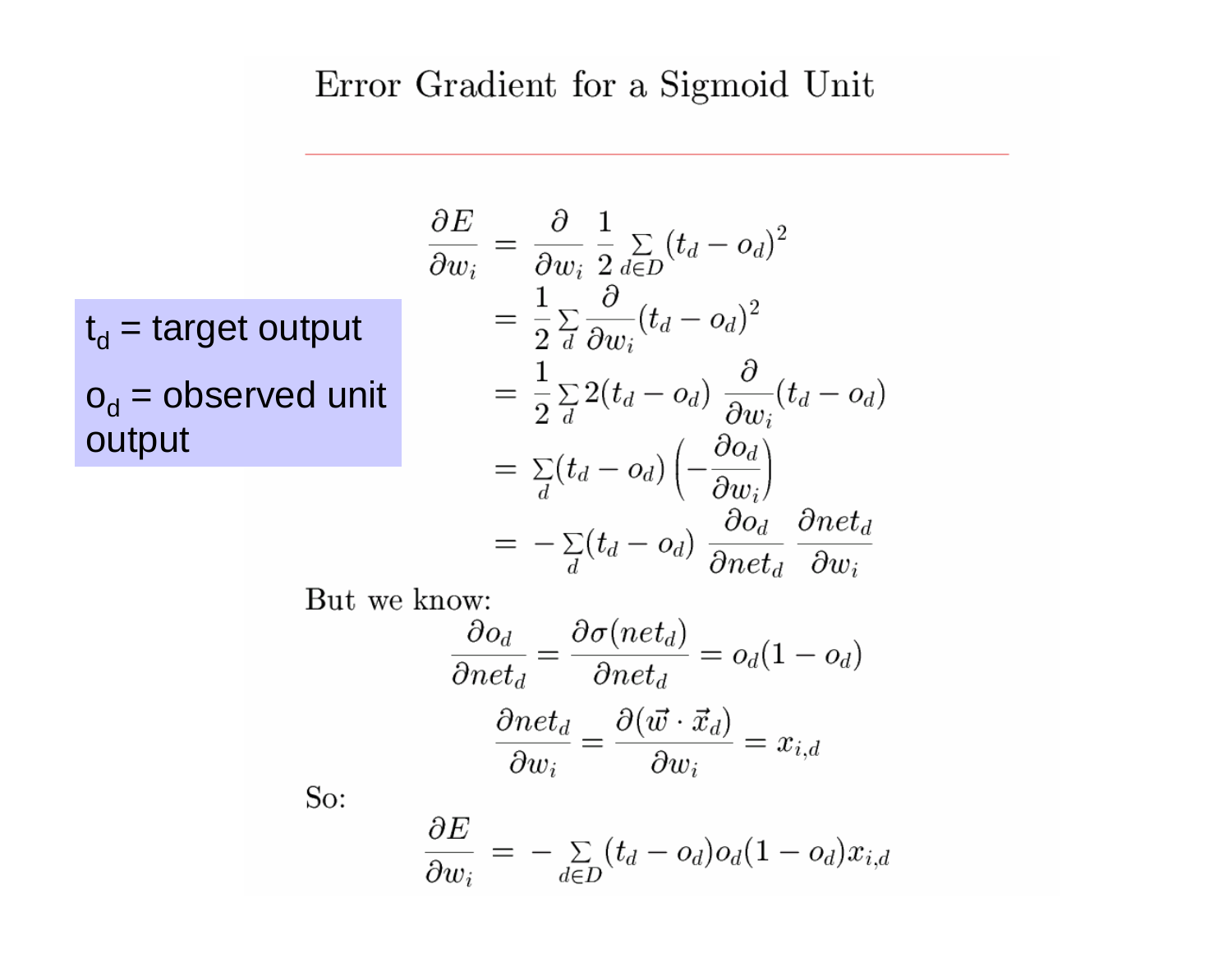#### Incremental (Stochastic) Gradient Descent

**Batch mode Gradient Descent:** Do until satisfied

1. Compute the gradient  $\nabla E_D[\vec{w}]$ 

2.  $\vec{w} \leftarrow \vec{w} - \eta \nabla E_D[\vec{w}]$ 

**Incremental mode Gradient Descent:** Do until satisfied

 $\bullet$  For each training example d in  $D$ 

1. Compute the gradient  $\nabla E_d[\vec{w}]$ 2.  $\vec{w} \leftarrow \vec{w} - \eta \nabla E_d[\vec{w}]$ 

$$
E_D[\vec{w}] \equiv \frac{1}{2} \sum_{d \in D} (t_d - o_d)^2
$$

$$
E_d[\vec{w}] \equiv \frac{1}{2} (t_d - o_d)^2
$$

Incremental Gradient Descent can approximate *Batch Gradient Descent* arbitrarily closely if  $\eta$ made small enough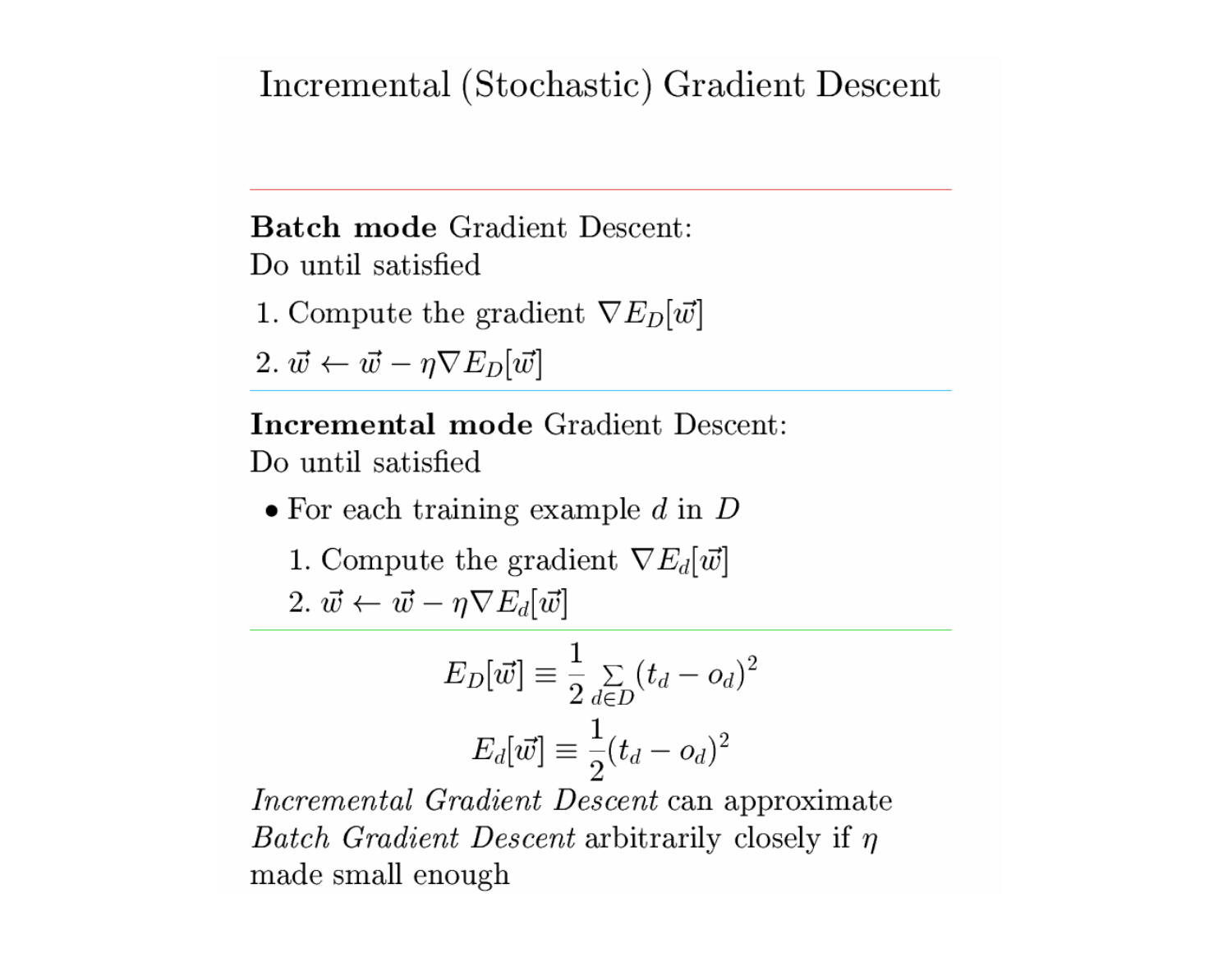#### Backpropagation Algorithm

Initialize all weights to small random numbers. Until satisfied, Do

- $\bullet$  For each training example, Do
	- 1. Input the training example to the network and compute the network outputs
	- 2. For each output unit  $k$

$$
\delta_k \leftarrow o_k(1-o_k)(t_k-o_k)
$$

3. For each hidden unit  $h$ 

$$
\delta_h \leftarrow o_h(1 - o_h) \sum_{k \in outputs} w_{h,k} \delta_k
$$

4. Update each network weight  $w_{i,j}$ 

$$
w_{i,j} \leftarrow w_{i,j} + \Delta w_{i,j}
$$

where

$$
\Delta w_{i,j}=\eta \delta_j x_{i,j}
$$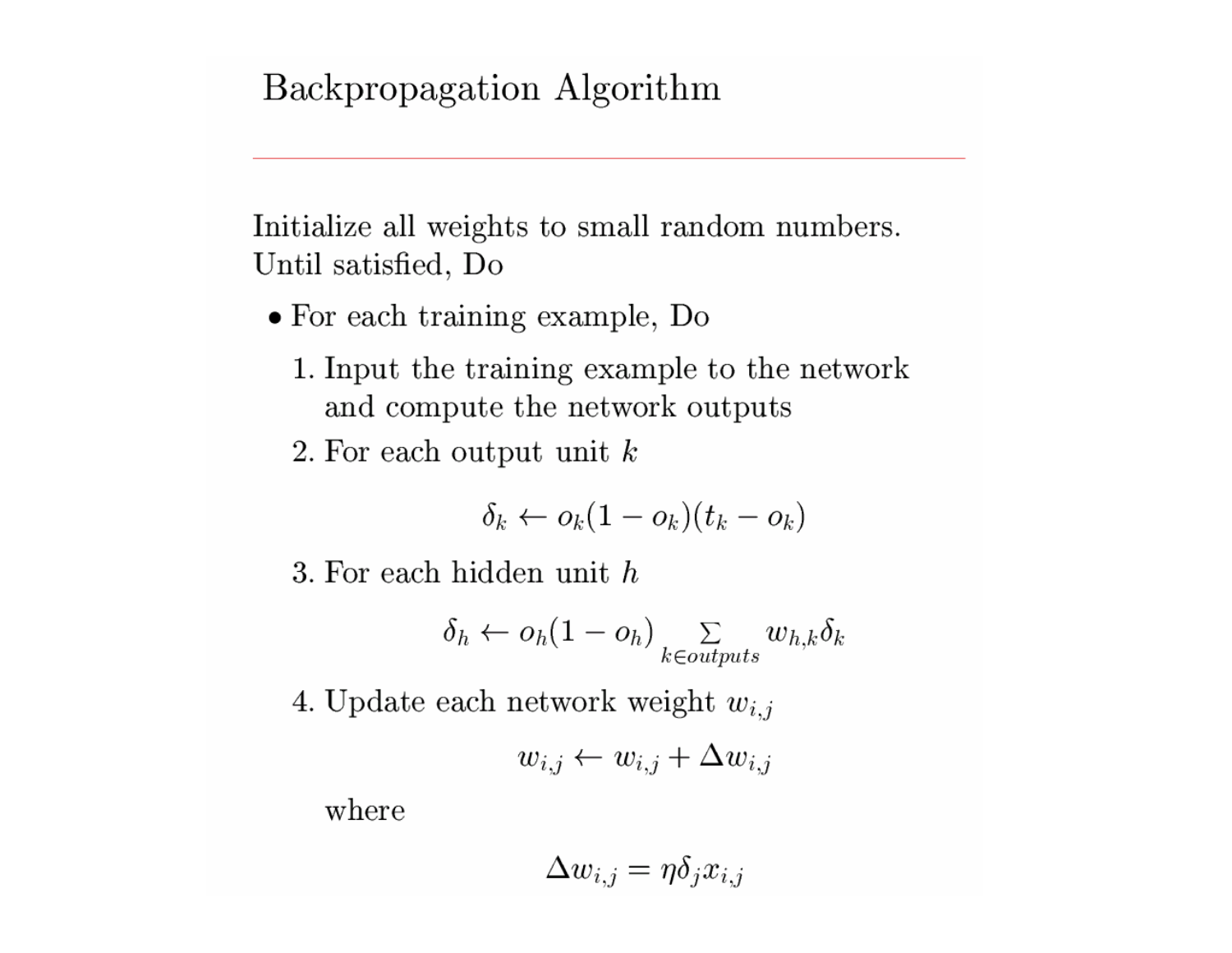#### More on Backpropagation

- $\bullet$  Gradient descent over entire *network* weight vector
- Easily generalized to arbitrary directed graphs
- Will find a local, not necessarily global error minimum
	- In practice, often works well (can run multiple times)
- Often include weight *momentum*  $\alpha$

 $\Delta w_{i,j}(n) = \eta \delta_i x_{i,j} + \alpha \Delta w_{i,j}(n-1)$ 

- $\bullet$  Minimizes error over *training* examples
	- Will it generalize well to subsequent examples?
- Training can take thousands of iterations  $\rightarrow$ slow!
- Using network after training is very fast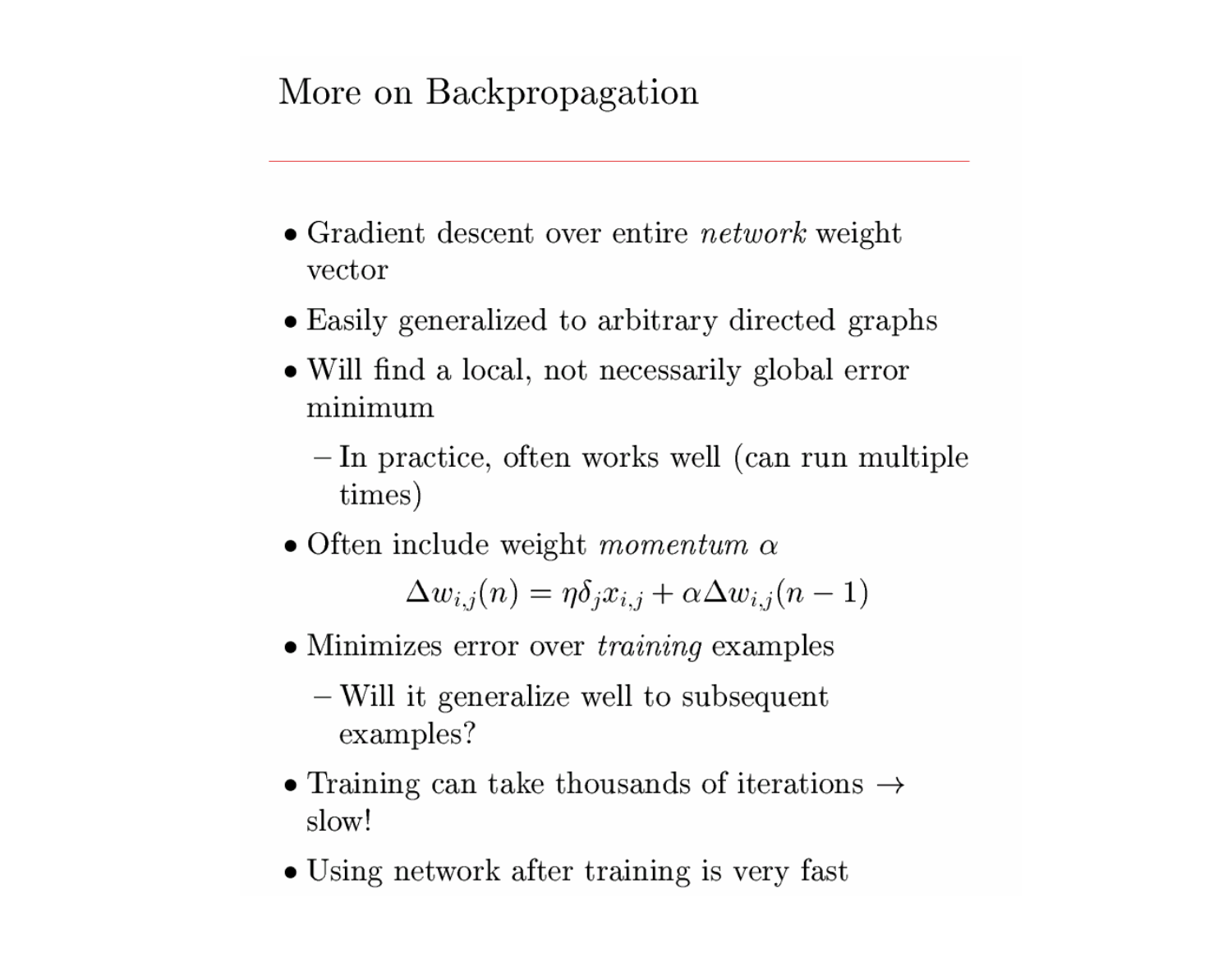#### Learning Hidden Layer Representations



A target function:  $\,$ 

| Input    |               | Output   |
|----------|---------------|----------|
| 10000000 | $\rightarrow$ | 10000000 |
| 01000000 | $\rightarrow$ | 01000000 |
| 00100000 |               | 00100000 |
| 00010000 |               | 00010000 |
| 00001000 |               | 00001000 |
| 00000100 |               | 00000100 |
| 00000010 |               | 00000010 |
| 00000001 |               | 00000001 |

Can this be learned??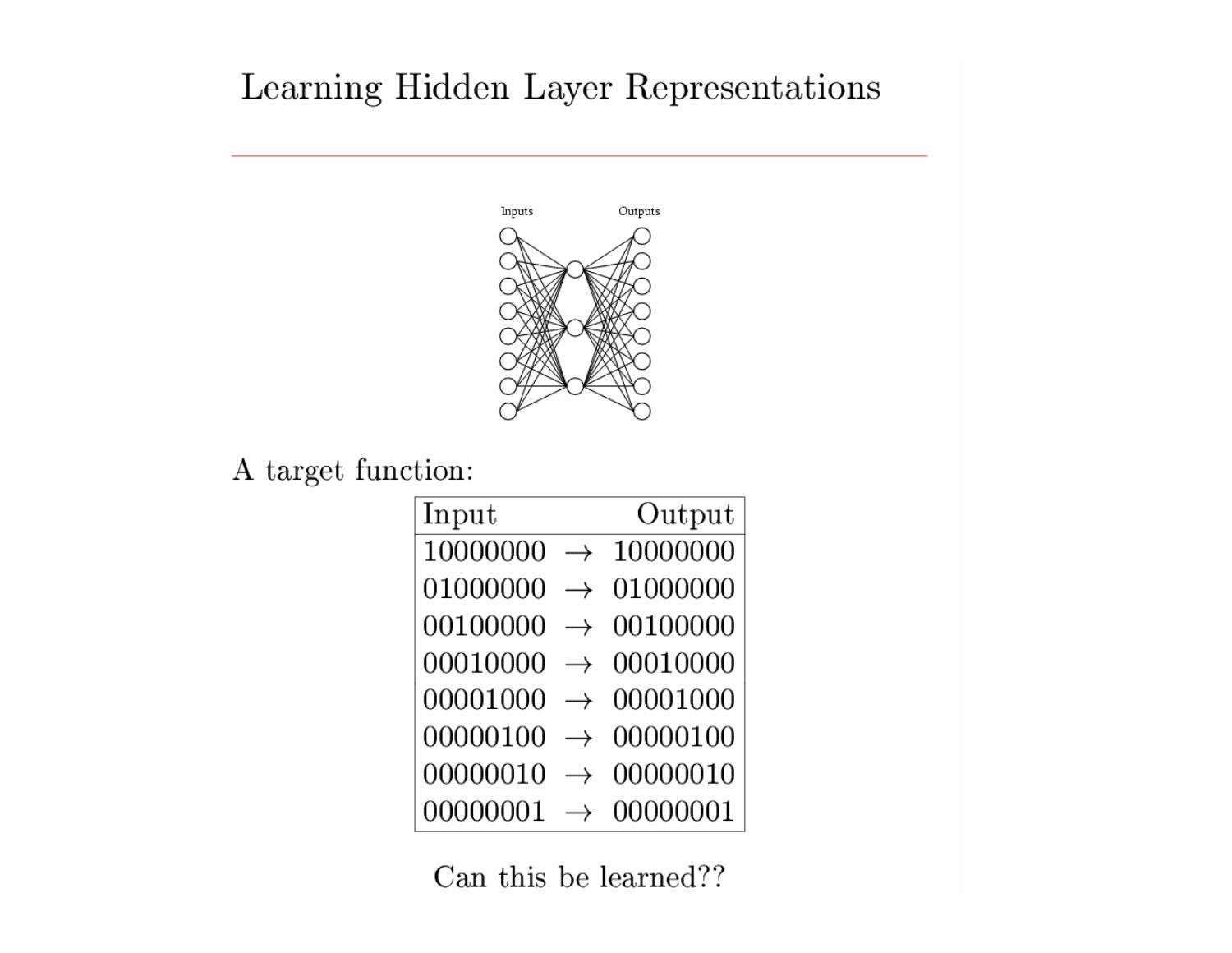#### Learning Hidden Layer Representations

 ${\bf A}$  network:



Learned hidden layer representation:

| Input                                                               |  | Hidden |  |  |  | Output                                                    |
|---------------------------------------------------------------------|--|--------|--|--|--|-----------------------------------------------------------|
| Values                                                              |  |        |  |  |  |                                                           |
|                                                                     |  |        |  |  |  | $10000000 \rightarrow .89$ .04 .08 $\rightarrow$ 10000000 |
| $01000000 \rightarrow .01$ .11 .88 $\rightarrow$ 01000000           |  |        |  |  |  |                                                           |
| $001000000 \rightarrow .01$ .97 .27 $\rightarrow$ 00100000          |  |        |  |  |  |                                                           |
| $00010000 \rightarrow .99$ .97 .71 $\rightarrow 00010000$           |  |        |  |  |  |                                                           |
| $00001000 \rightarrow .03 \cdot .05 \cdot .02 \rightarrow 00001000$ |  |        |  |  |  |                                                           |
| $00000100 \rightarrow .22$ .99 .99 $\rightarrow 00000100$           |  |        |  |  |  |                                                           |
| $00000010 \rightarrow .80$ .01 .98 $\rightarrow$ 00000010           |  |        |  |  |  |                                                           |
| 00000001                                                            |  |        |  |  |  | $\rightarrow$ .60 .94 .01 $\rightarrow$ 00000001          |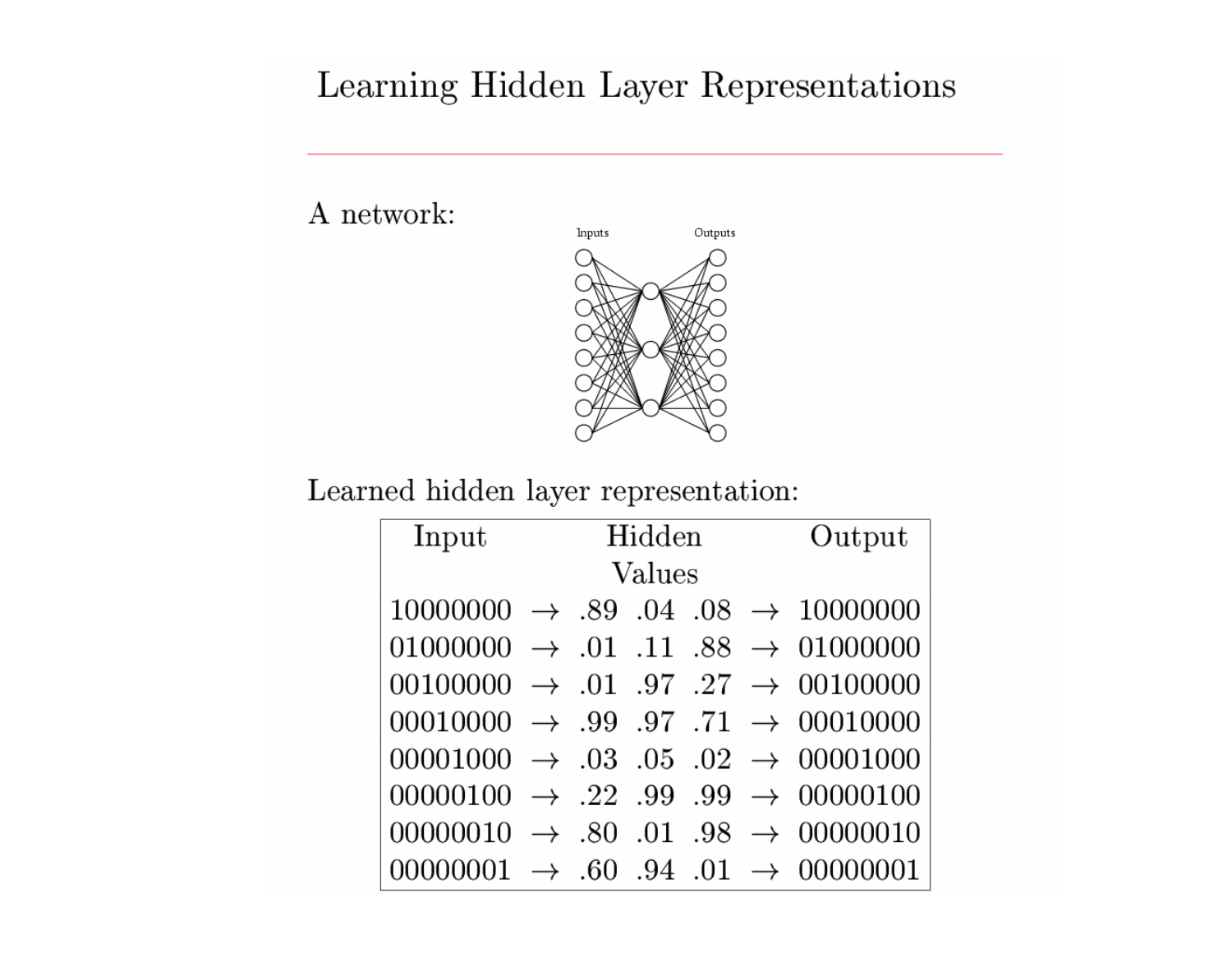# Training

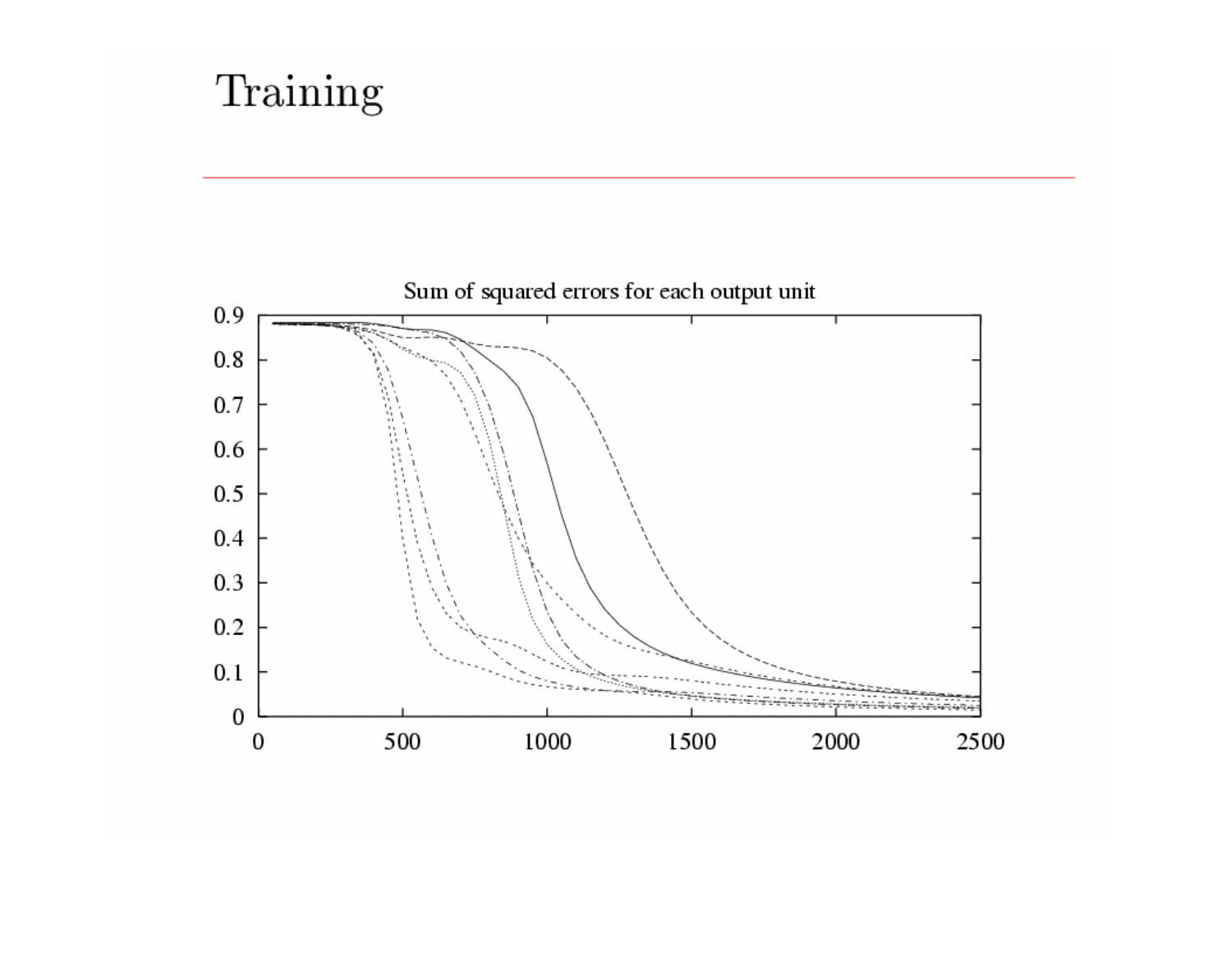# Training

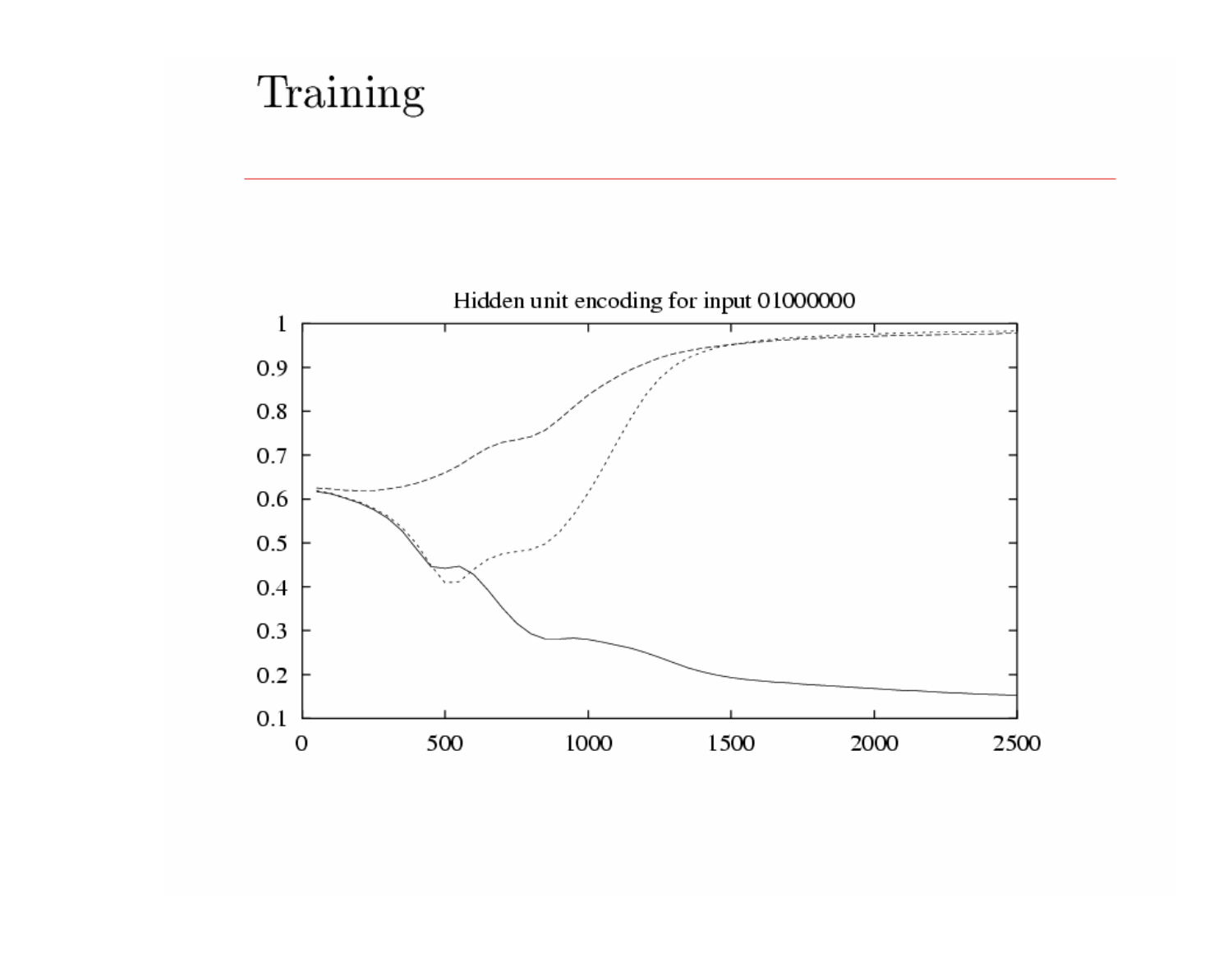# Training

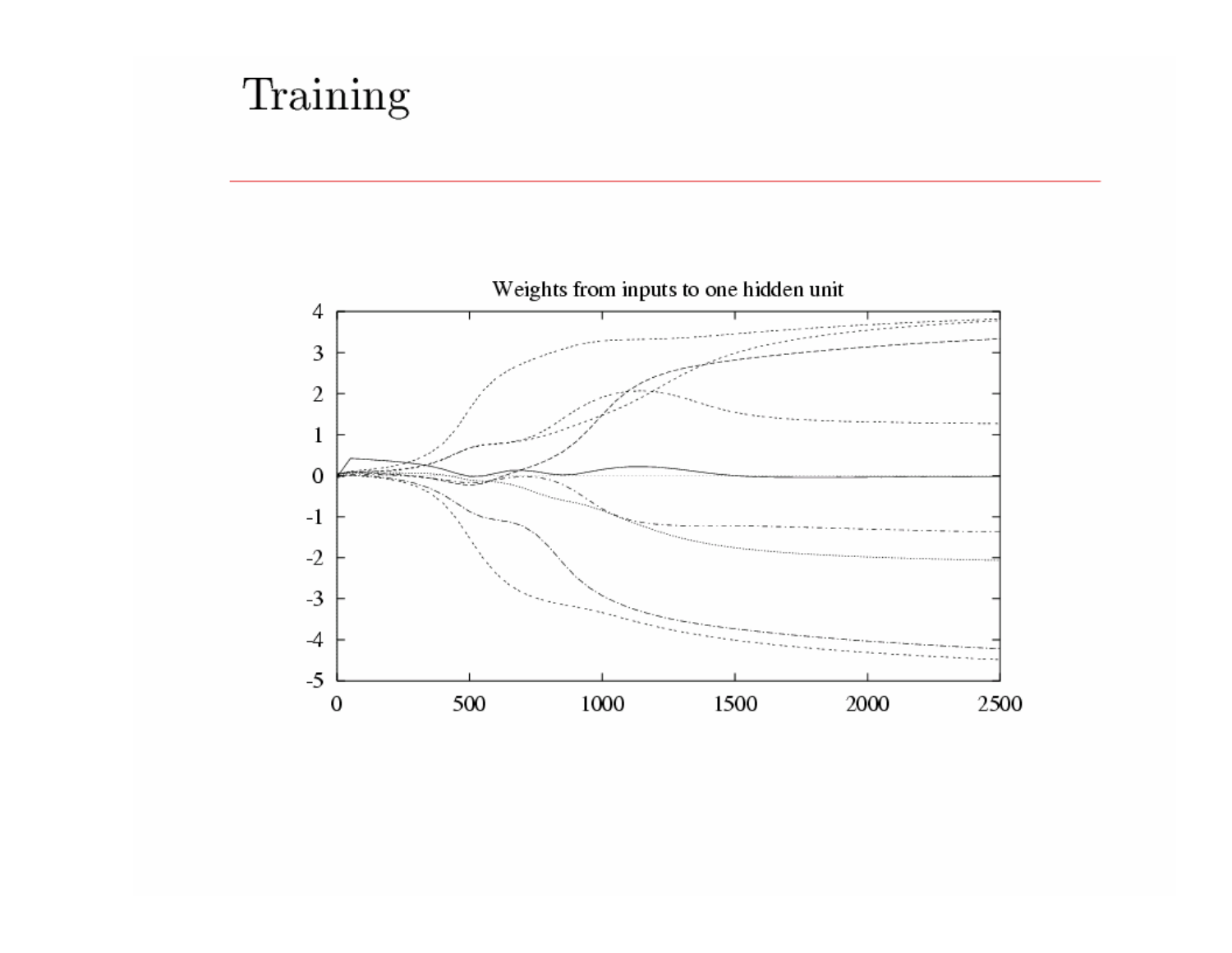# Convergence of Backpropagation

Gradient descent to some local minimum

- $\bullet$  Perhaps not global minimum...
- $\bullet$  Add momentum
- $\bullet$  Stochastic gradient descent
- Train multiple nets with different initial weights

Nature of convergence

- Initialize weights near zero
- Therefore, initial networks near-linear
- Increasingly non-linear functions possible as training progresses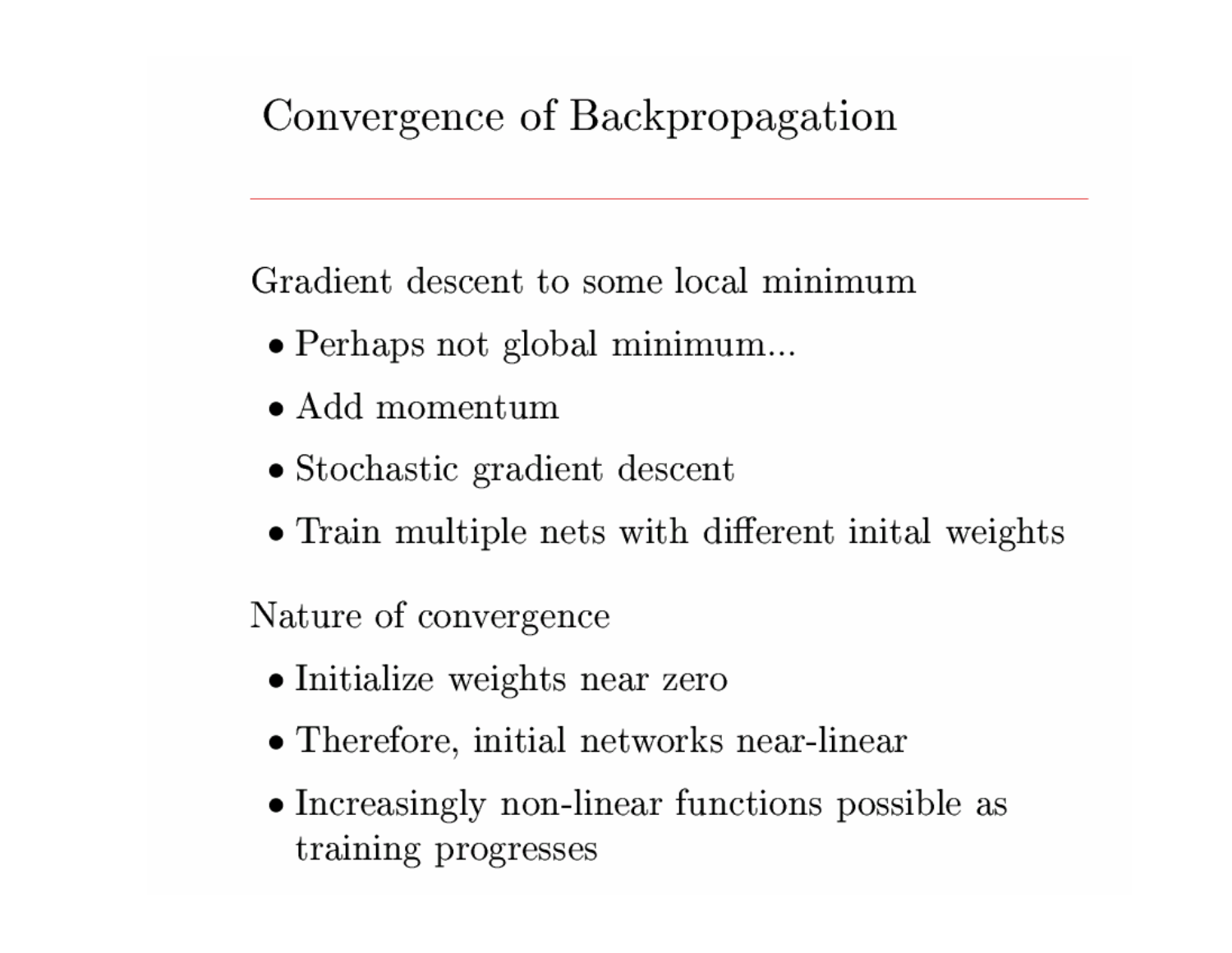### Expressive Capabilities of ANNs

Boolean functions:

- Every boolean function can be represented by network with single hidden layer
- but might require exponential (in number of inputs) hidden units

Continuous functions:

- Every bounded continuous function can be approximated with arbitrarily small error, by network with one hidden layer [Cybenko 1989; Hornik et al. 1989
- Any function can be approximated to arbitrary accuracy by a network with two hidden layers [Cybenko 1988].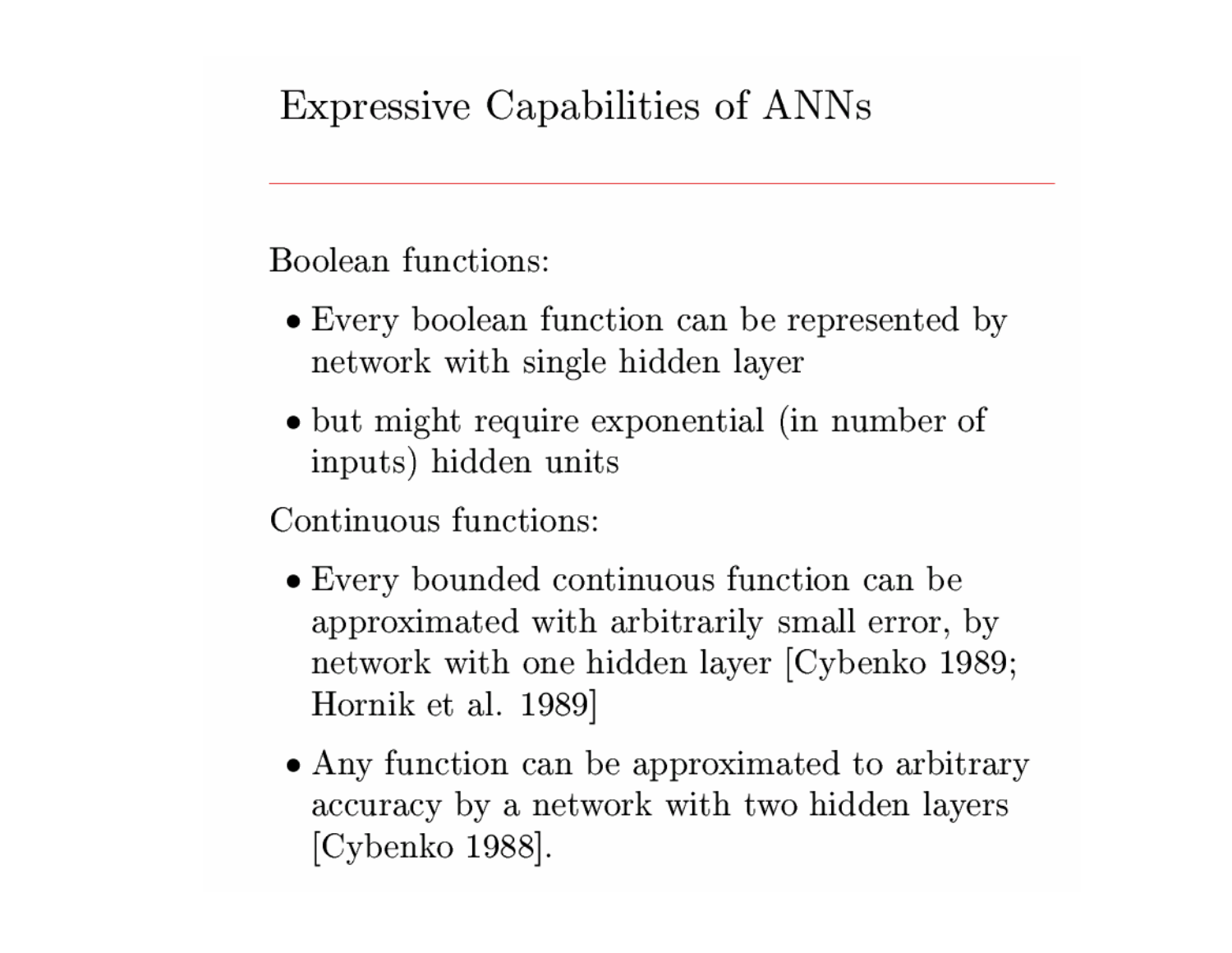#### Overfitting in ANNs

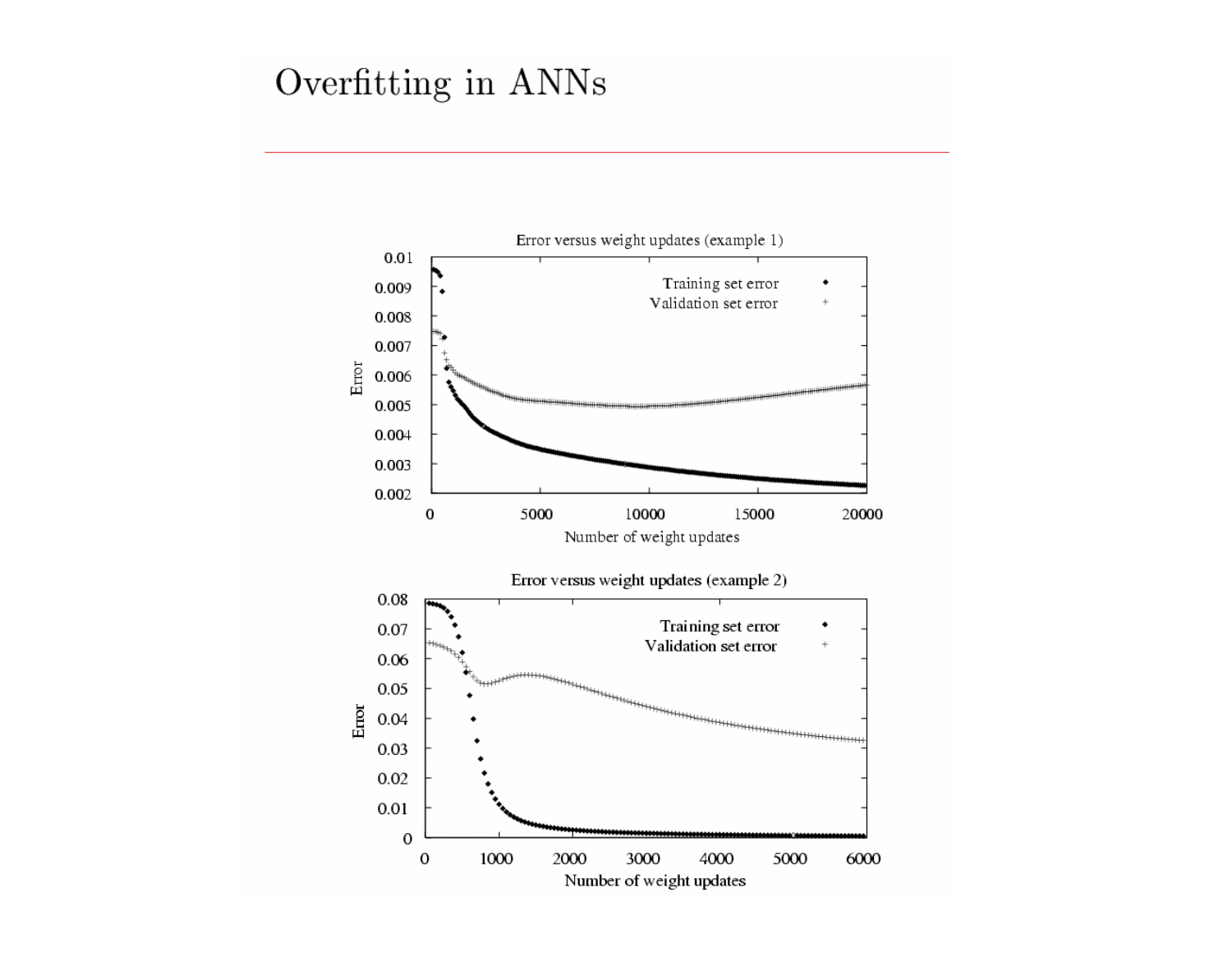#### **Neural Nets for Face Recognition**



Typical input images

90% accurate learning head pose, and recognizing 1-of-20 faces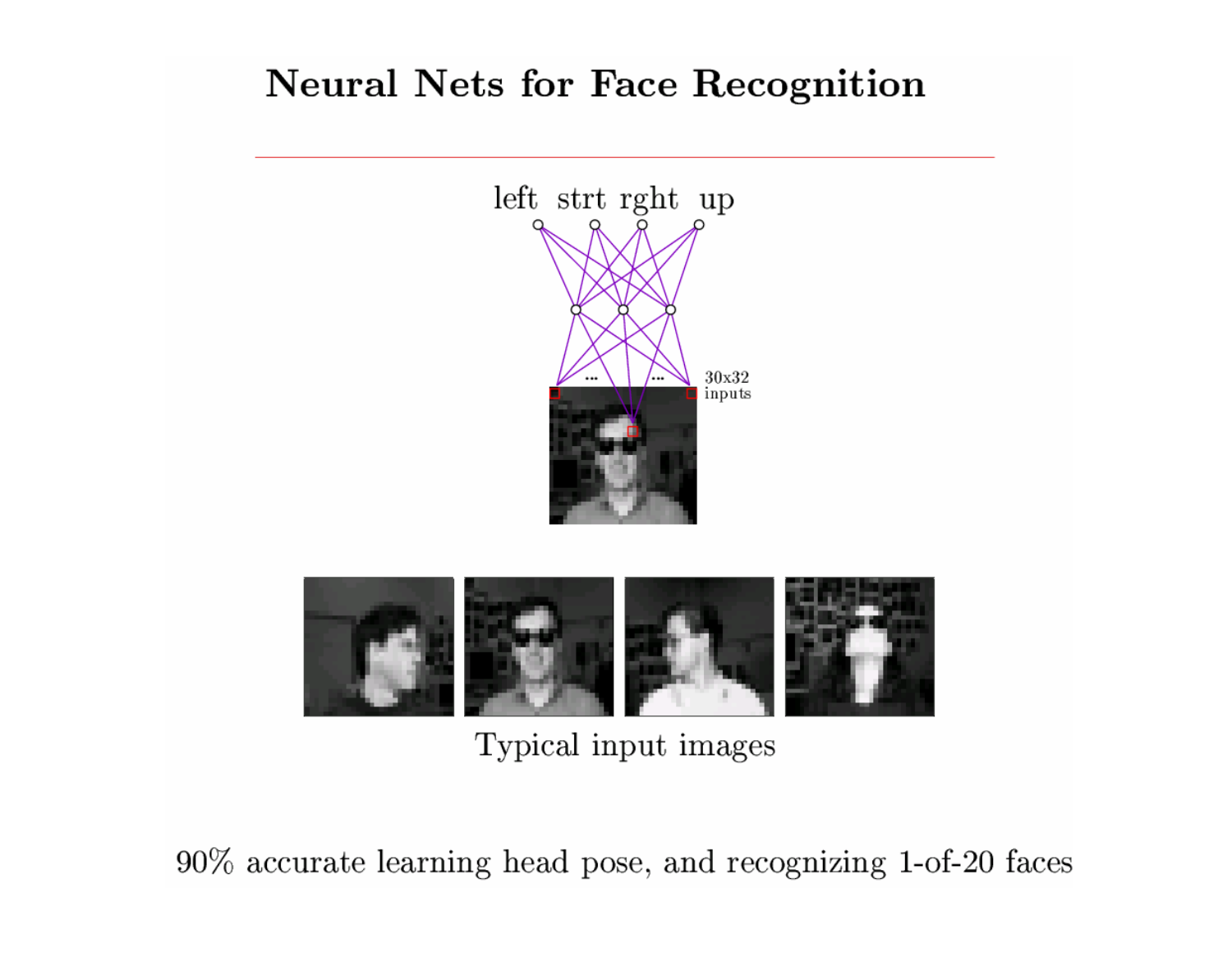#### Learned Hidden Unit Weights





Typical input images

 $\text{http://www.cs.cmu.edu/~tom/faces.html}$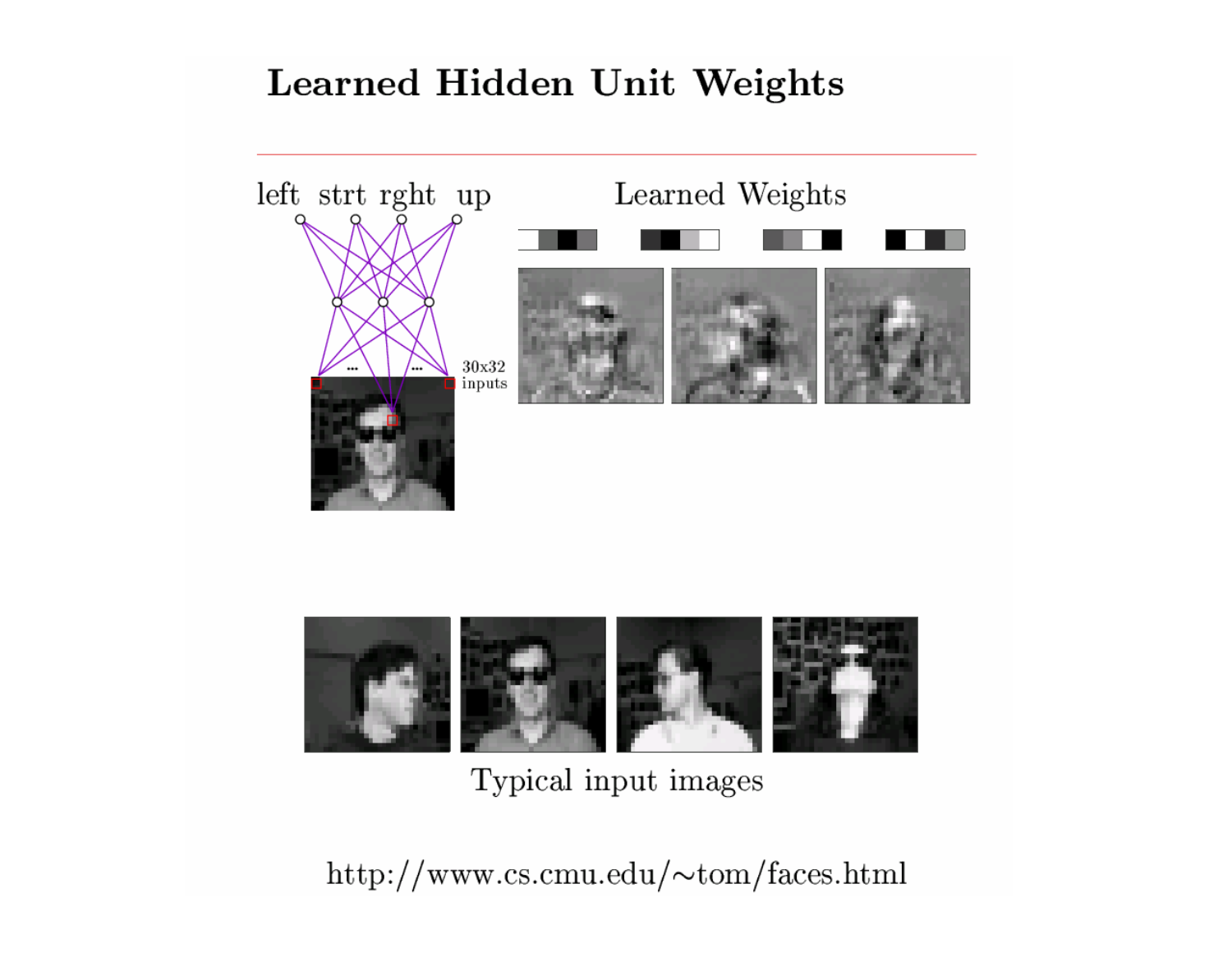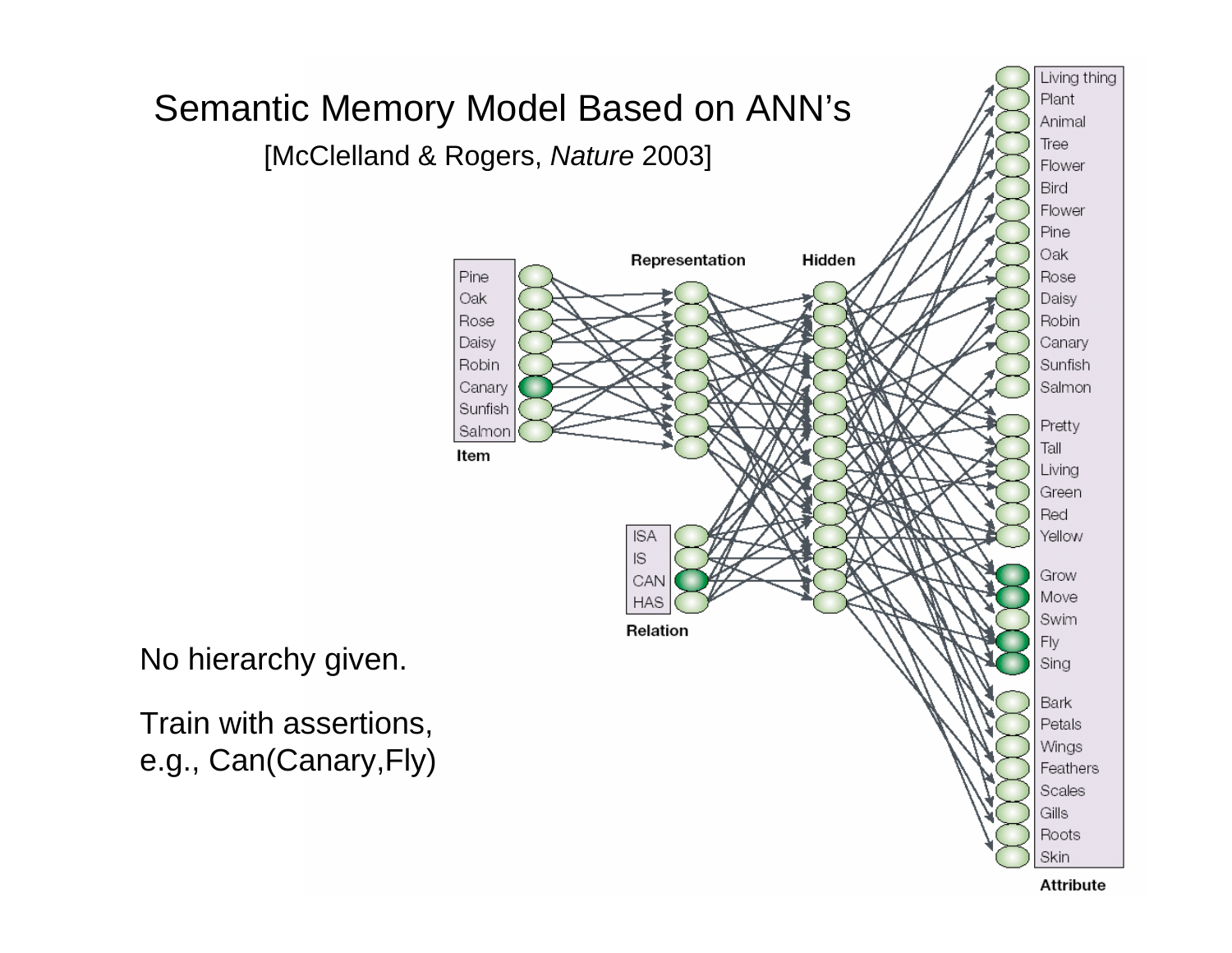### Humans act as though they have a hierarchical memory organization

1. Victims of Semantic Dementia progressively lose knowledge of objects But they lose specific details first, general properties later, suggesting hierarchical memory



Question: What learning mechanism could produce this emergent hierarchy?

\* some debate remains on this.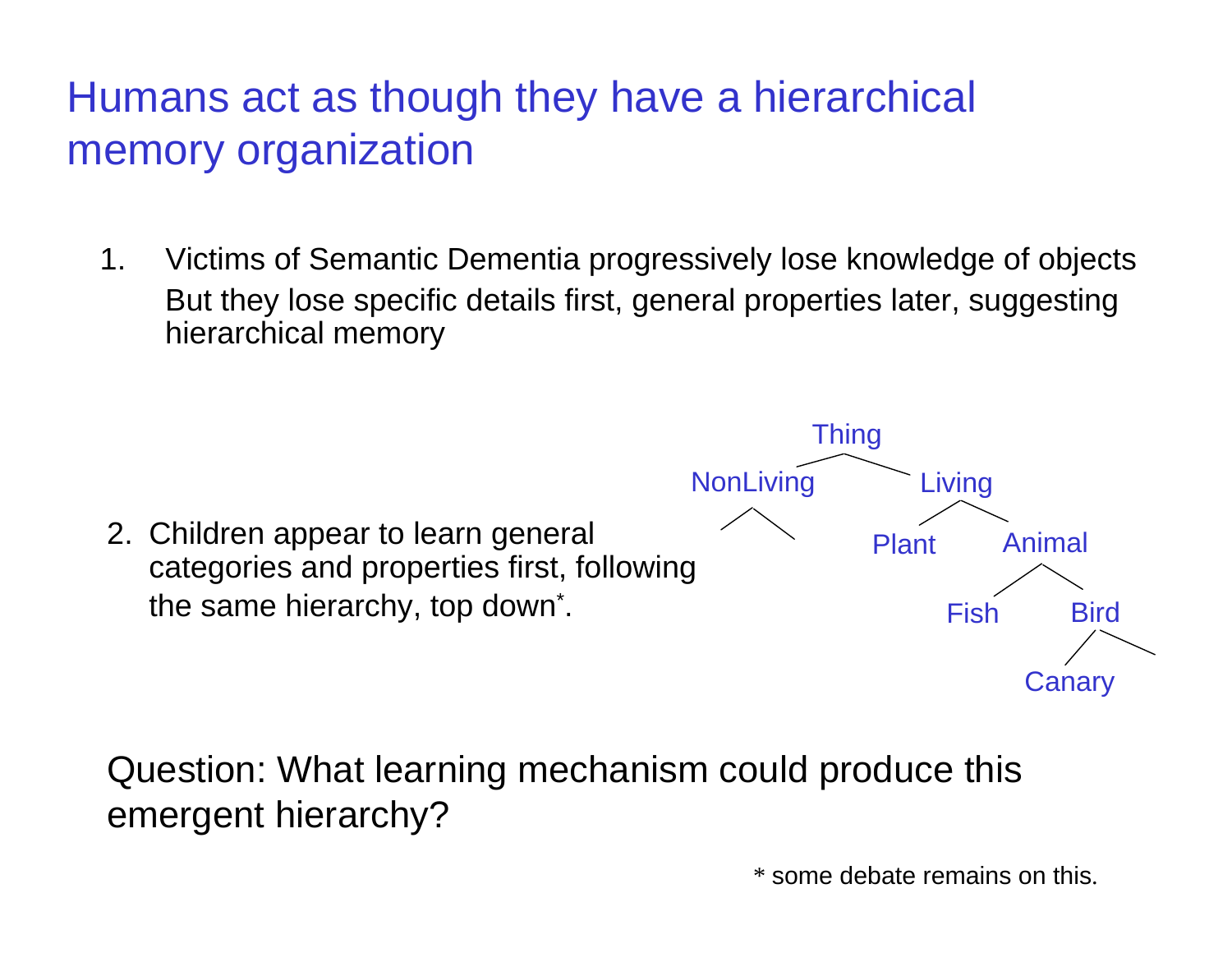### Memory deterioration follows semantic hierarchy

#### a

| Picture naming responses for JL |             |                            |                |  |  |  |
|---------------------------------|-------------|----------------------------|----------------|--|--|--|
| Item                            |             | Sept. 91 March 92 March 93 |                |  |  |  |
| Bird                            | $\ddot{}$   | +                          | Animal         |  |  |  |
| Chicken                         | $\ddot{}$   | $^{+}$                     | Animal         |  |  |  |
| Duck                            | $\div$      | Bird                       | Dog            |  |  |  |
| Swan                            | $+$         | Bird                       | Animal         |  |  |  |
| Eagle                           | Duck        | Bird                       | Horse          |  |  |  |
| Ostrich                         | Swan        | Bird                       | Animal         |  |  |  |
| Peacock                         | Duck        | Bird                       | Vehicle        |  |  |  |
| Penguin                         | <b>Duck</b> | Bird                       | Part of animal |  |  |  |
| Rooster                         | Chicken     | Chicken                    | Dog            |  |  |  |



[McClelland & Rogers, *Nature* 2003]

#### c IF's delayed copy of a camel



d DC's delayed copy of a swan

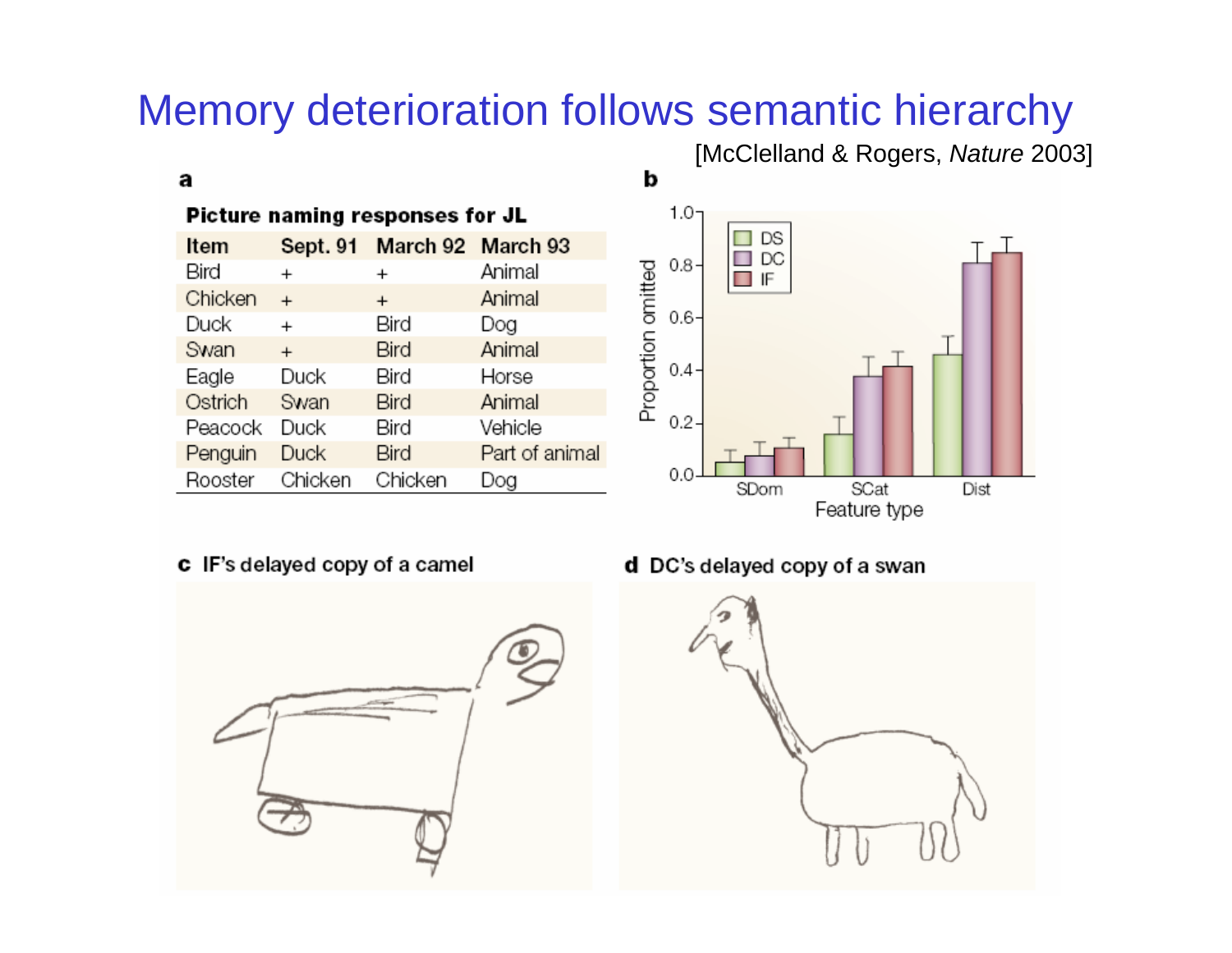

Figure 4 | The process of differentiation of conceptual representations. The representations are those seen in the feedforward network model shown in FIG. 3. a | Acquired patterns of activation that represent the eight objects in the training set at three points in the learning process (epochs 250, 750 and 2,500). Early in learning, the patterns are undifferentiated; the first difference to appear is between plants and animals. Later, the patterns show clear differentiation at both the superordinate (plant-animal) and intermediate (bird-fish/tree-flower) levels. Finally, the individual concepts are differentiated, but the overall hierarchical organization of the similarity structure remains. b | A standard hierarchical clustering analysis program has been used to visualize the similarity structure in the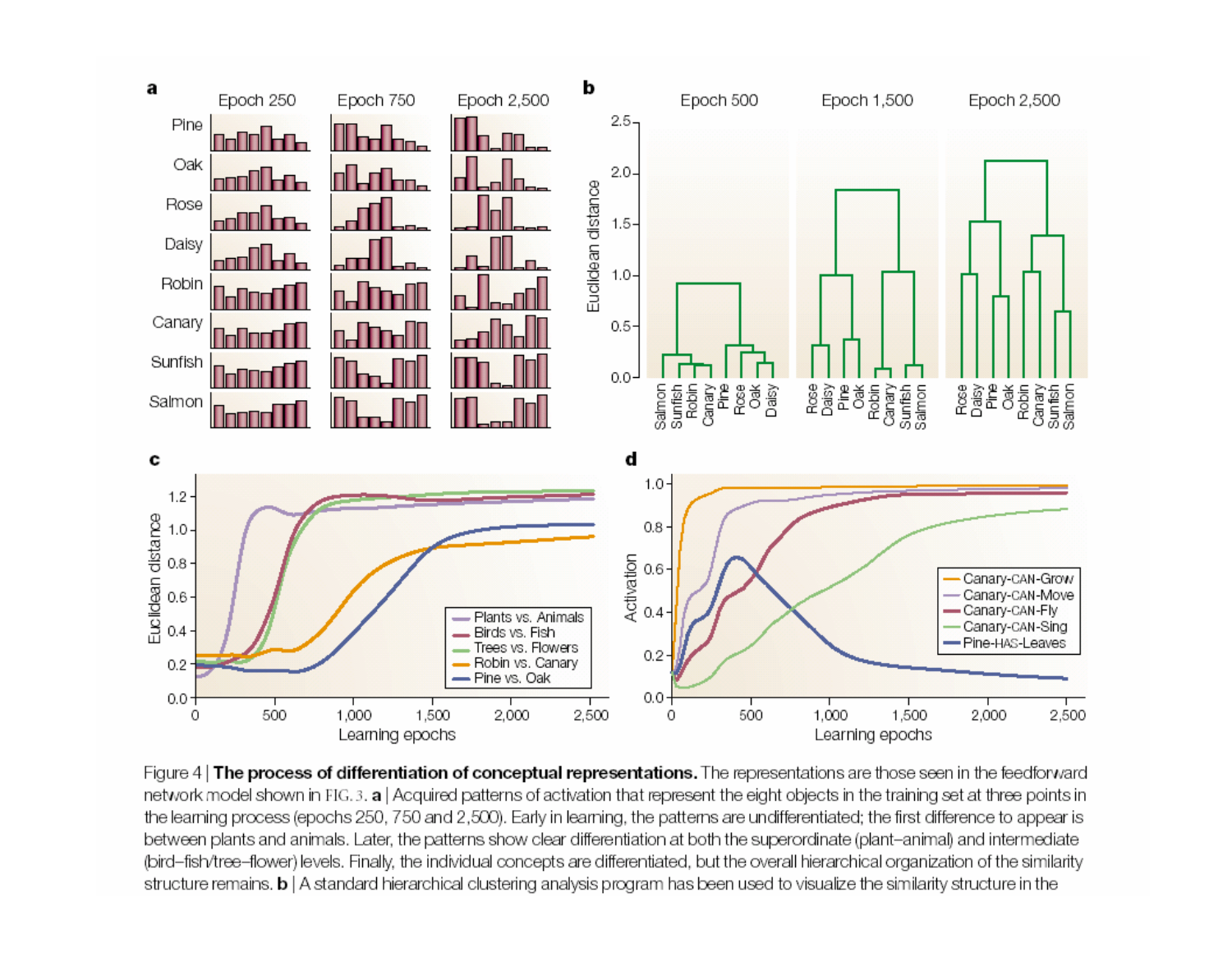# ANN Also Models Progressive Deterioration

[McClelland & Rogers, *Nature* 2003]



average effect of noise in inputs to hidden layers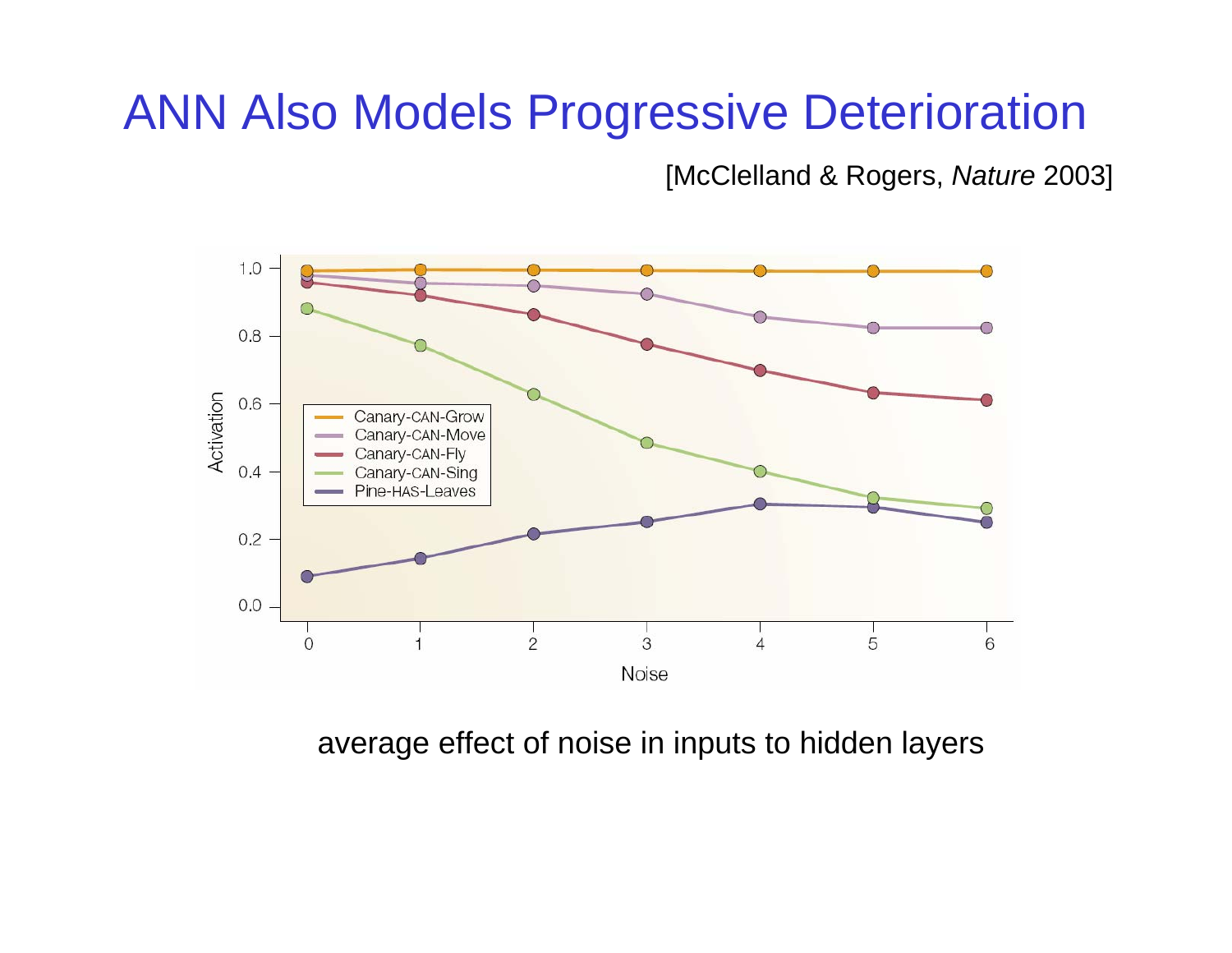#### Alternative Error Functions

Original MLE error fn.Penalize large weights:  $E(\vec{w}) \equiv \frac{1}{2} \sum_{d \in D} \sum_{k \in outputs} (t_{kd} - o_{kd})^2 + \gamma \sum_{i,j} w_{ji}^2$ 

Train on target slopes as well as values:

$$
E(\vec{w}) \equiv \frac{1}{2} \sum_{d \in D} \sum_{k \in outputs} \left[ (t_{kd} - o_{kd})^2 + \mu \sum_{j \in inputs} \left( \frac{\partial t_{kd}}{\partial x_d^j} - \frac{\partial o_{kd}}{\partial x_d^j} \right) \right]
$$

2

Tie together weights:

 $\bullet$  e.g., in phoneme recognition network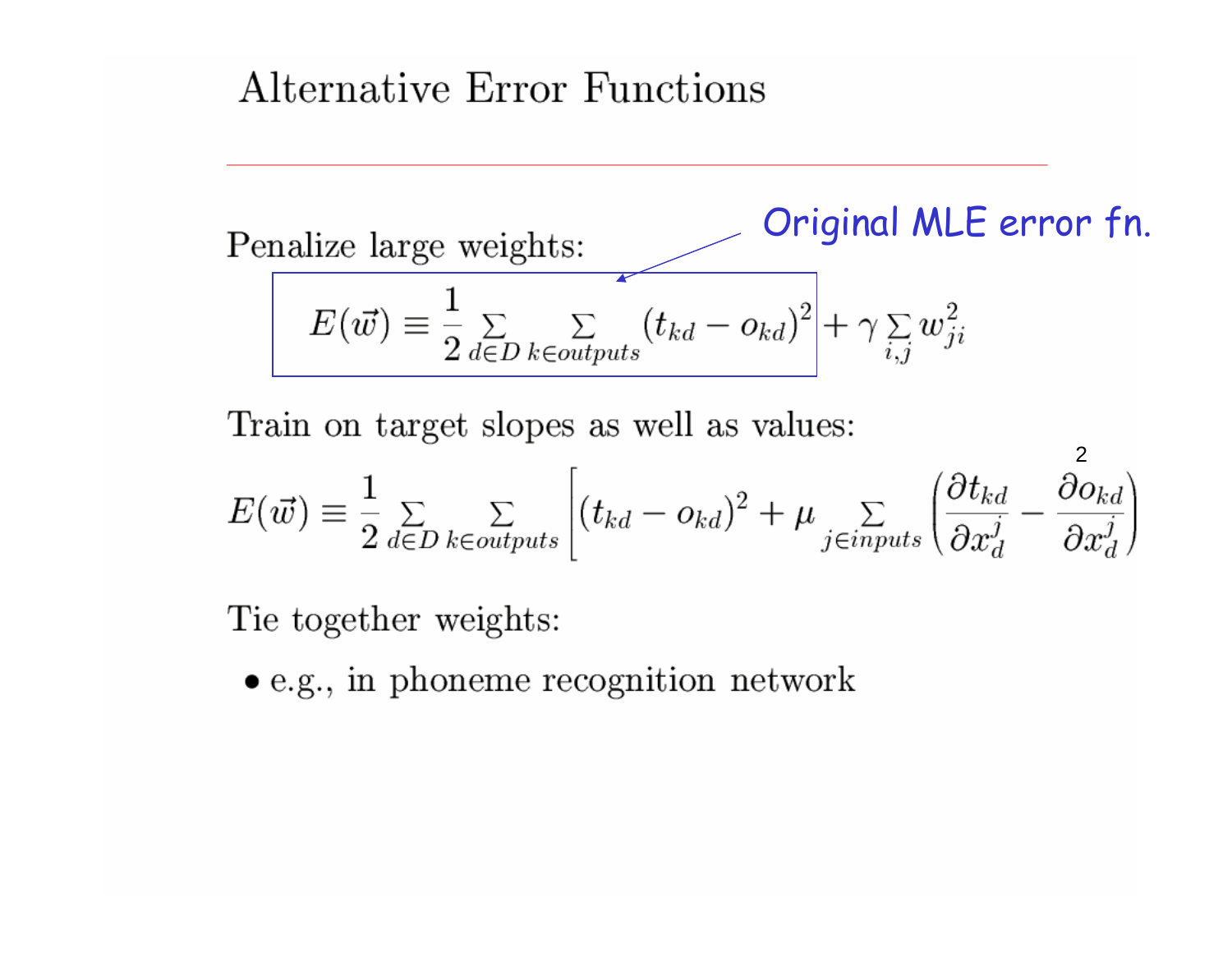Bias/Variance Decomposition of Error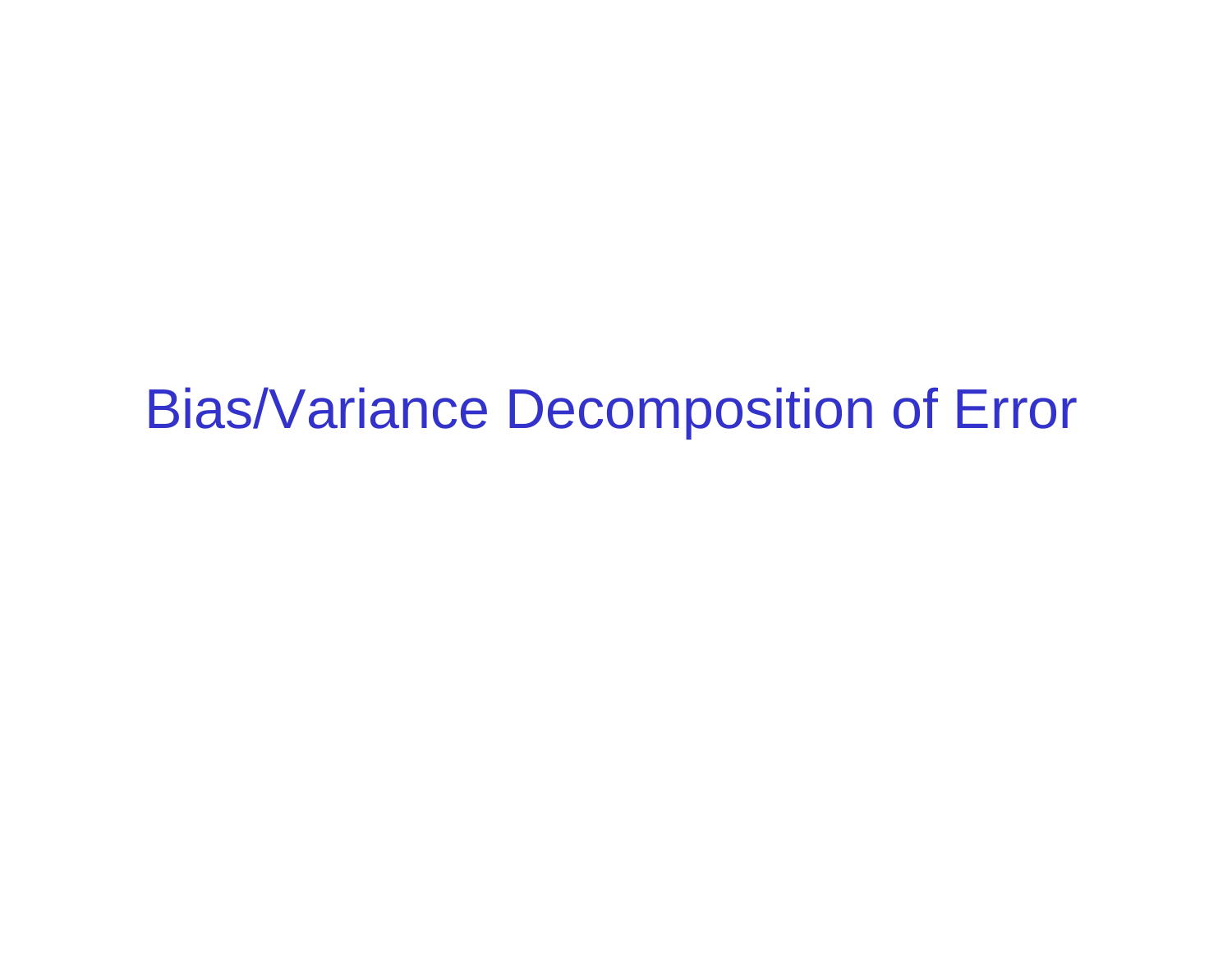Bias – Variance decomposition of error Reading: Bishop chapter 9.1, 9.2

• Consider simple regression problem f:X $\rightarrow$ Y

$$
y = f(x) + \varepsilon
$$
\n
$$
\uparrow
$$
\n
$$
\uparrow
$$
\n
$$
\uparrow
$$
\n
$$
\uparrow
$$
\n
$$
\uparrow
$$
\n
$$
\uparrow
$$
\n
$$
\uparrow
$$
\n
$$
\uparrow
$$
\n
$$
\uparrow
$$
\n
$$
\uparrow
$$
\n
$$
\uparrow
$$
\n
$$
\uparrow
$$
\n
$$
\uparrow
$$
\n
$$
\uparrow
$$
\n
$$
\uparrow
$$
\n
$$
\uparrow
$$
\n
$$
\uparrow
$$
\n
$$
\uparrow
$$
\n
$$
\uparrow
$$
\n
$$
\uparrow
$$
\n
$$
\uparrow
$$
\n
$$
\uparrow
$$
\n
$$
\uparrow
$$
\n
$$
\uparrow
$$
\n
$$
\uparrow
$$
\n
$$
\uparrow
$$
\n
$$
\uparrow
$$
\n
$$
\uparrow
$$
\n
$$
\uparrow
$$
\n
$$
\uparrow
$$
\n
$$
\uparrow
$$
\n
$$
\uparrow
$$
\n
$$
\uparrow
$$
\n
$$
\uparrow
$$
\n
$$
\uparrow
$$
\n
$$
\uparrow
$$
\n
$$
\uparrow
$$
\n
$$
\uparrow
$$
\n
$$
\uparrow
$$
\n
$$
\uparrow
$$
\n
$$
\uparrow
$$
\n
$$
\uparrow
$$
\n
$$
\uparrow
$$
\n
$$
\uparrow
$$
\n
$$
\uparrow
$$
\n
$$
\uparrow
$$
\n
$$
\uparrow
$$
\n
$$
\uparrow
$$
\n
$$
\uparrow
$$
\n
$$
\uparrow
$$
\n
$$
\uparrow
$$
\n
$$
\uparrow
$$
\n
$$
\uparrow
$$
\n
$$
\uparrow
$$
\n
$$
\uparrow
$$
\n
$$
\uparrow
$$
\n
$$
\uparrow
$$
\n
$$
\uparrow
$$
\n
$$
\uparrow
$$
\n
$$
\uparrow
$$
\n
$$
\uparrow
$$
\n
$$
\uparrow
$$
\n<

What are sources of prediction error?  $E_D\left[\int_y\int_x(h(x)-f(x))^2p(y|x)p(x)dydx\right]$ learned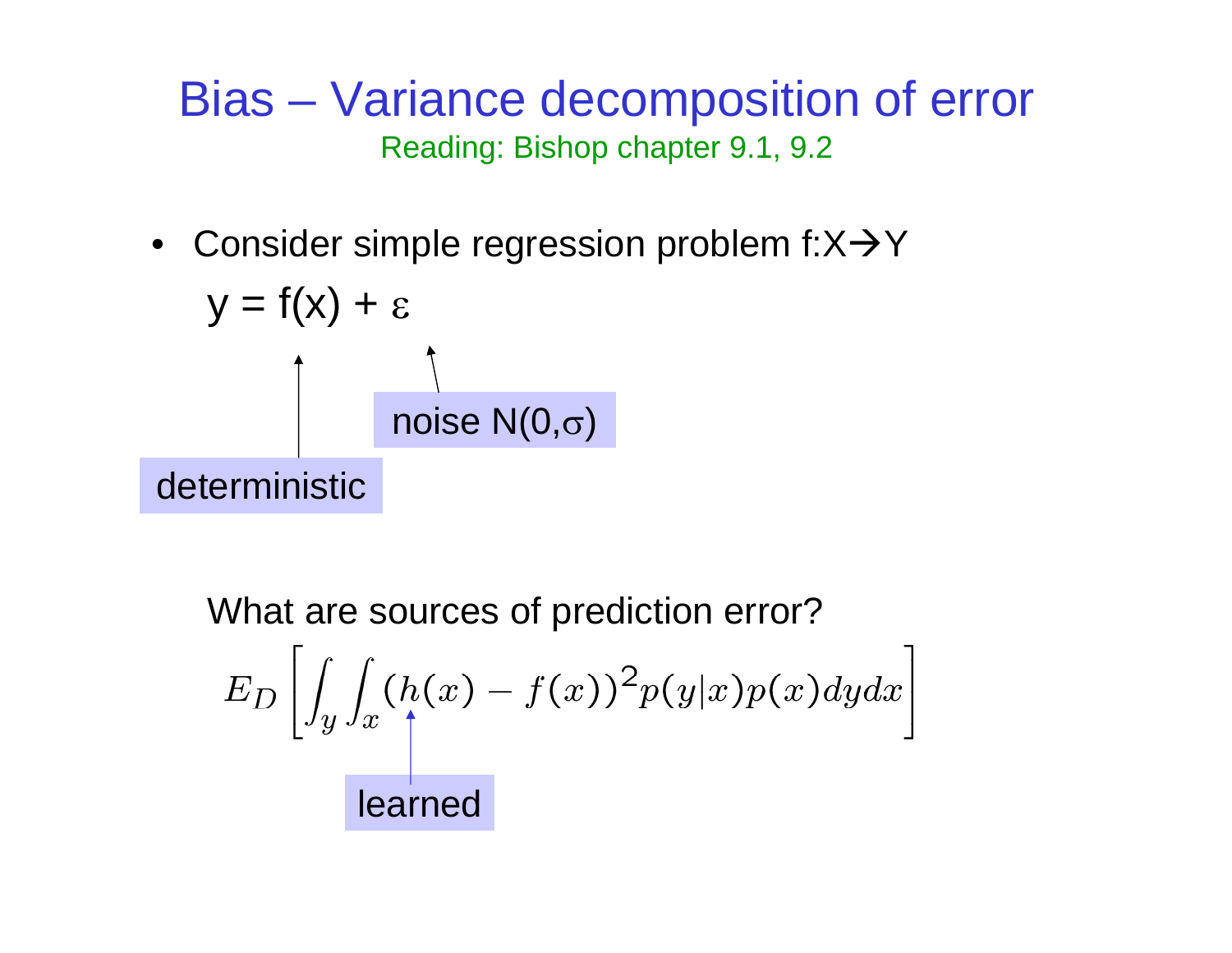# Sources of error

- What if we have perfect learner, infinite data?
	- –Our learned  $h(x)$  satisfies  $h(x)=f(x)$
	- –Still have remaining, *unavoidable error*

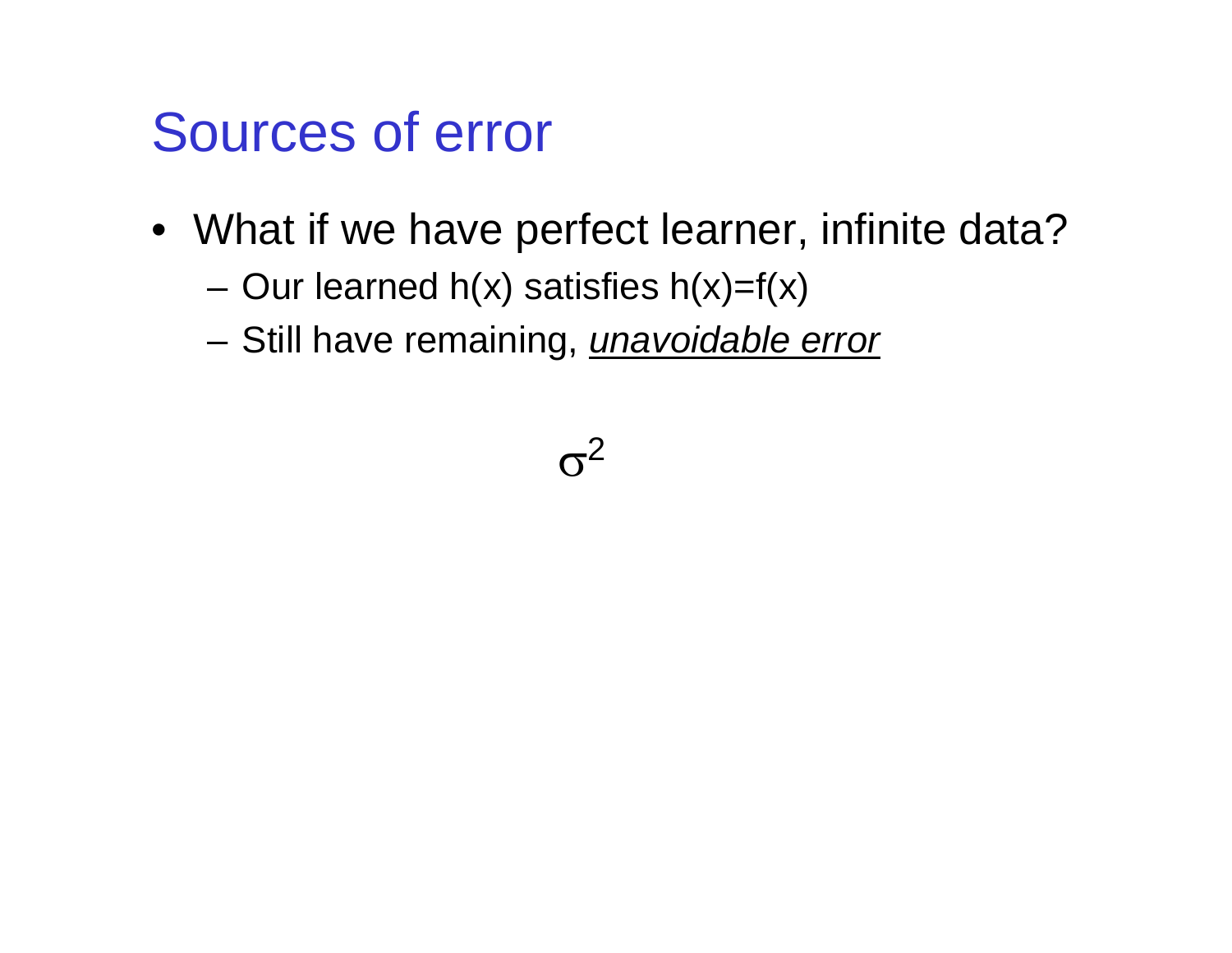# Sources of error

- What if we have only n training examples?
- What is our expected error
	- Taken over random training sets of size n, drawn from distribution *D=p(x,y)*

$$
E_D\left[\int_{y}\int_{x}(h(x)-f(x))^{2}p(y|x)p(x)dydx\right]
$$